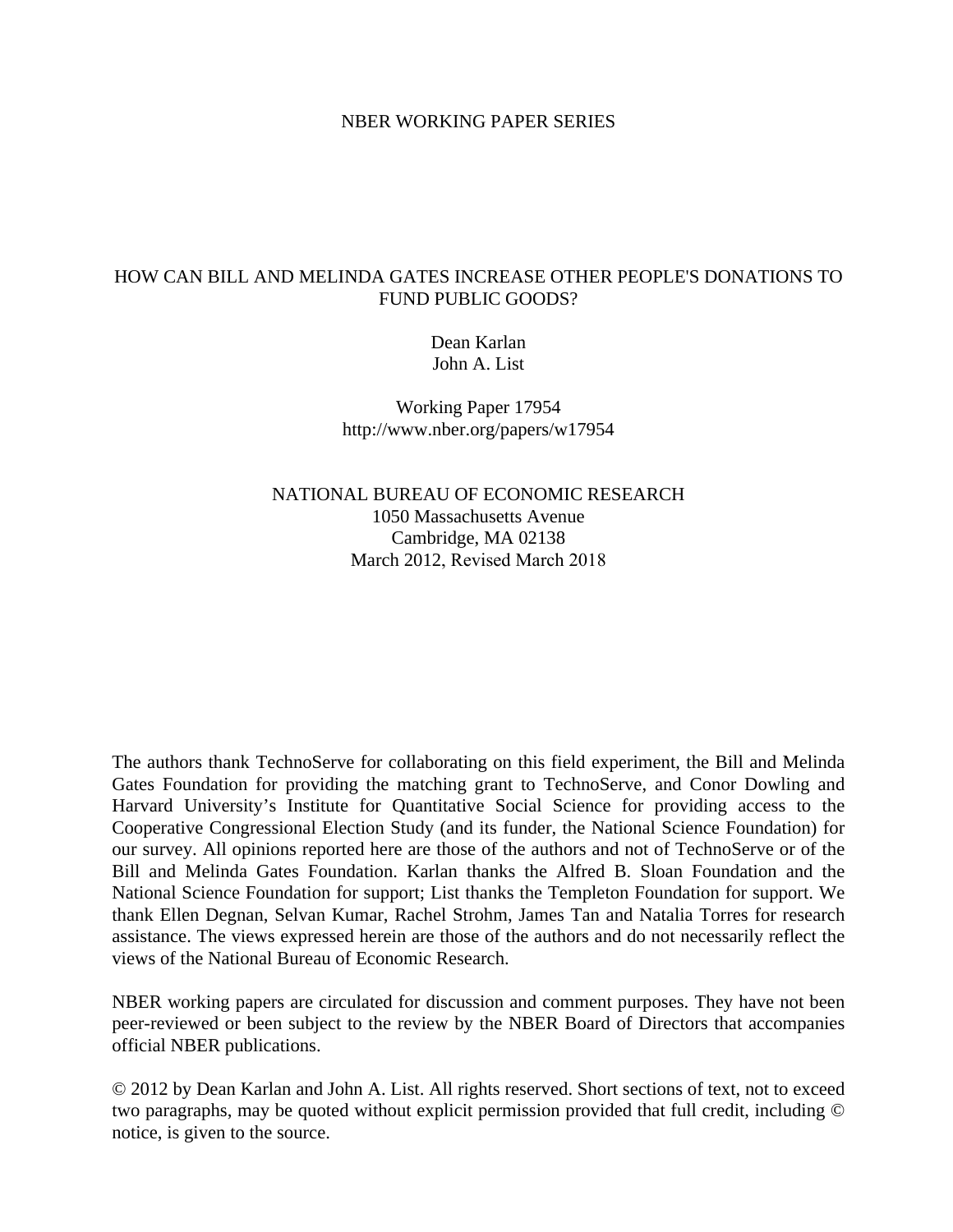How Can Bill and Melinda Gates Increase Other People's Donations to Fund Public Goods? Dean Karlan and John A. List NBER Working Paper No. 17954 March 2012, Revised March 2018 JEL No. C93,D64,H4

#### **ABSTRACT**

We conducted two matching grant experiments with an international development charity. The primary experiment finds that a matching grant from the Bill and Melinda Gates Foundation raises more funds than a matching grant from an anonymous donor. The effect persists, and is strongest for donors who previously gave to other poverty-oriented charities. Combining these insights with survey results, we conclude that our matching gift primarily works through a quality signal mechanism. Overall, the results help to clarify why people give to charity, what models help to describe those motivations, and how practitioners can leverage economics to increase their fundraising potential.

Dean Karlan Northwestern University Room 4441 Global Hub 2211 Campus Drive Evanston, IL 60208 and CEPR and also NBER dean.karlan@gmail.com

John A. List Department of Economics University of Chicago 1126 East 59th Chicago, IL 60637 and NBER jlist@uchicago.edu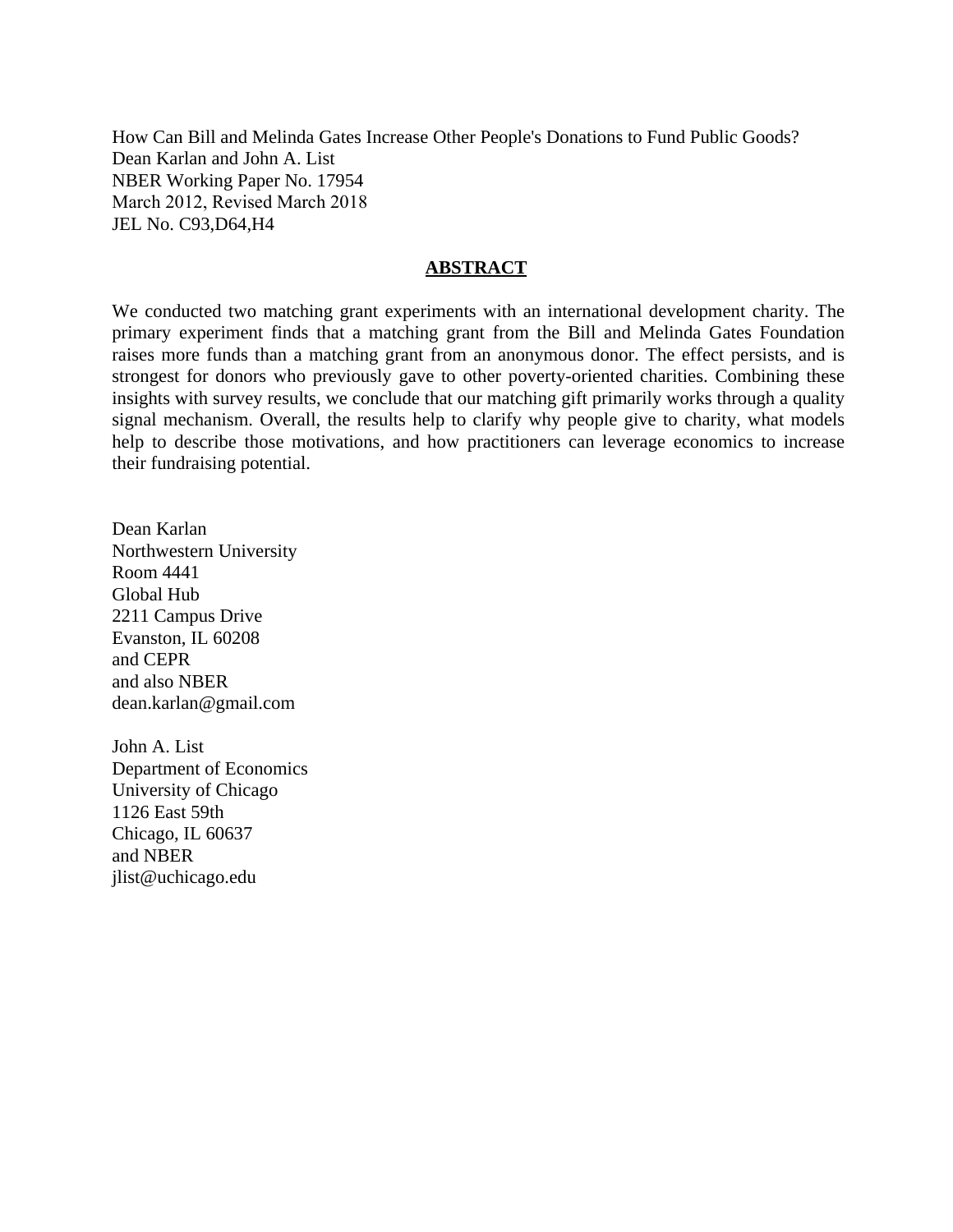### **I. Introduction**

The combination of shrinking public budgets and devolutionary trends in government has policymakers around the globe struggling to finance public goods. A key group of providers that has stepped up their efforts to substitute for the government in the provision of public goods is private charities. Since 1970, charitable gifts in the United States have grown seventeen-fold; overall US giving to charitable and religious causes now exceeds 2% of Gross Domestic Product in the United States (List, 2011).

Even if private dollars can be attracted to provide public goods, skeptics, particularly in the space of aid to developing countries, question whether aid can work to alleviate poverty (Easterly, 2006). One key deterrent is the high information costs, which may cause a market failure for charitable services. Individuals, keen to act on their altruism, may not do so because they lack information about the effectiveness of aid organizations. As such, there is a role for large donors, who may be better equipped to assess the quality of private organizations, to attenuate this market failure by announcing their gifts publicly. While this public giving may be attributable to vanity (see, e.g., Karlan and McConnell 2014), quality signaling and expectation of social mimicry are also potential important underlying mechanisms at work.

The early seminal economic models of giving did not consider lead donors and sequential charitable gifts (Andreoni 1990, Andreoni 1989), but instead developed a theory of giving that focused on the private consumption utility of giving—the "warm glow"—alongside other motives such as altruism. However, an increasing amount of evidence from the field suggests an important role for leadership giving in encouraging others to give. For example, List and Lucking-Reiley (2002) reports that announcing higher levels of seed money increases giving, but that the offer of a rebate contingent on achievement of a fundraising goal has no discernible impact on giving. Similarly, Karlan and List (2006) finds that announcing a matching grant increases giving for a liberal, politically-oriented charity, but that this increase is unaffected by changes in the matching ratio. The underlying mechanism at work in such studies remains ill-understood, however.<sup>[1](#page-2-0)</sup>

The theoretical literature has also yet to coalesce around the underlying motivation for why leadership gifts work. Hermalin (1998) explores the role of leadership within a firm, and shows that under symmetric information about the marginal product of effort, there is a stable equilibrium where everyone in the organization free rides to a certain extent. However, if there is asymmetric information, then the leader can convince the followers to exert full effort by exerting full effort himself—leading by example—which serves as a signal to workers that effort has a higher marginal product. Applied to public goods, Hermalin's findings suggest a role for leadership giving, independent of warm-glow utility, based on the asymmetry of information about the returns to different charitable organizations.

More closely linked to our work, Vesterlund (2003) develops a novel theory that seeks to explain sequential fundraising. Similar to Hermalin, Vesterlund assumes that donors possess imperfect information about charity quality, and shows that if some donors can acquire sufficient information

l

<span id="page-2-0"></span><sup>&</sup>lt;sup>1</sup> Other work suggests that upfront money may not signal charity quality. For example, Meier (2007) finds that in a fundraising campaign for two social funds at a university, students respond positively to a matching grant in the short run, but reduce their post-matching period contribution. Thus, there was no net difference in funds raised in the long term.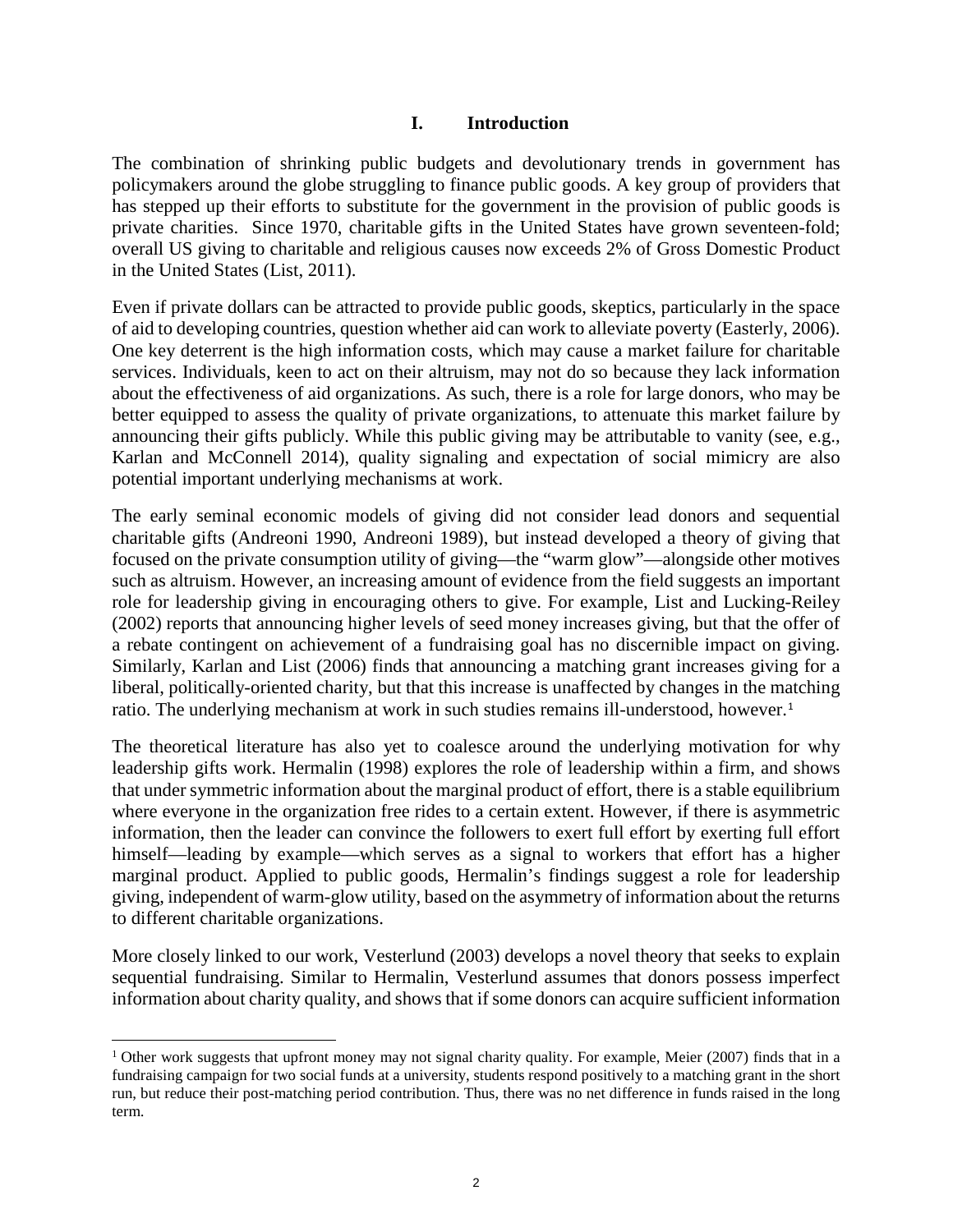to reveal quality, then announcements about prior donor giving levels can induce additional giving through information revelation. Andreoni (2006) adds richly to the model by including two important variations: the public good can take on more than two quality levels, and the leader can be treated as endogenous rather than exogenous. The first admits an extra dilemma, since only extraordinarily large gifts by the leader can signal that the charity is of high quality. The second creates an informational public good, where the equilibrium calls for only the richest single person to be the leader. Andreoni's extensions cogently explain how charities can serve as important middle-men in transforming donor preferences into immediate actions.

To examine how and why leadership giving affects prospective donors, we begin by presenting a simple theoretical framework that outlines the underlying mechanism by which leadership gifts may change the behavior of marginal givers. Importantly for our purposes, the model reveals that under the quality signaling theory of leadership gifts, the leader's information should have important heterogeneous effects across agents: for those leaders who are credible, the sign of the signaling effect is positive. Alternatively, if the leader lacks credibility, the leadership signal should be unimportant, and not change giving rates.

To test the theoretical predictions, we teamed with TechnoServe, a medium sized (\$81m 2014 revenue) charity focused on international development and poverty reduction, to conduct two natural field experiments through their normal direct mail fundraising efforts. In our primary field experiment, we examine the impact of naming the matching donor, the Bill and Melinda Gates Foundation (BMGF), versus not providing the identity of the matching donor. The sample consists entirely of individuals who had *not* previously donated to TechnoServe (i.e., 'cold list donors'). Importantly, we also obtained information about the type of charities the potential donor had supported in the past.<sup>[2](#page-3-0)</sup> This non-experimental proxy for donor preferences allows us to test for heterogeneous treatment effects in the spirit of our theory. We also track long-term (one year) giving after the experimental window for matched giving concludes, which is important for teasing apart the mechanism through which the matching grant affects donation levels.

In the second field experiment, we examine the impact of a matching grant provided by the BMGF at a ratio of \$2:\$1 versus a control group that received no match offer. The sample frame for this experiment consisted entirely of prior donors, or 'warm list donors,' to TechnoServe, and helps to establish that the treatment effect from naming BMGF is indeed positive relative to control, not merely positive relative to anonymous (i.e., that "anonymous" was not merely a negative treatment effect).

This second experiment is not putting forward new knowledge per se, beyond replication in a new context; but given mixed estimates of the impact of a simple named matching grant, we include these results to establish that a matching grant from BMGF to this particular charity does indeed increase giving. Due to logistics with the partner and donor, it was not possible to conduct the two field experiments simultaneously, and within the same sample frame. For research purposes, too, the tradeoff would not have been obvious, as the added comparability from adding a no-match treatment arm to the main experiment would have reduced the statistical power of the experiment.

<span id="page-3-0"></span>l  $2$  This is attainable because as is typical in direct marketing, Technoserve rents mailing lists from other charities for direct marketing to acquire new donors.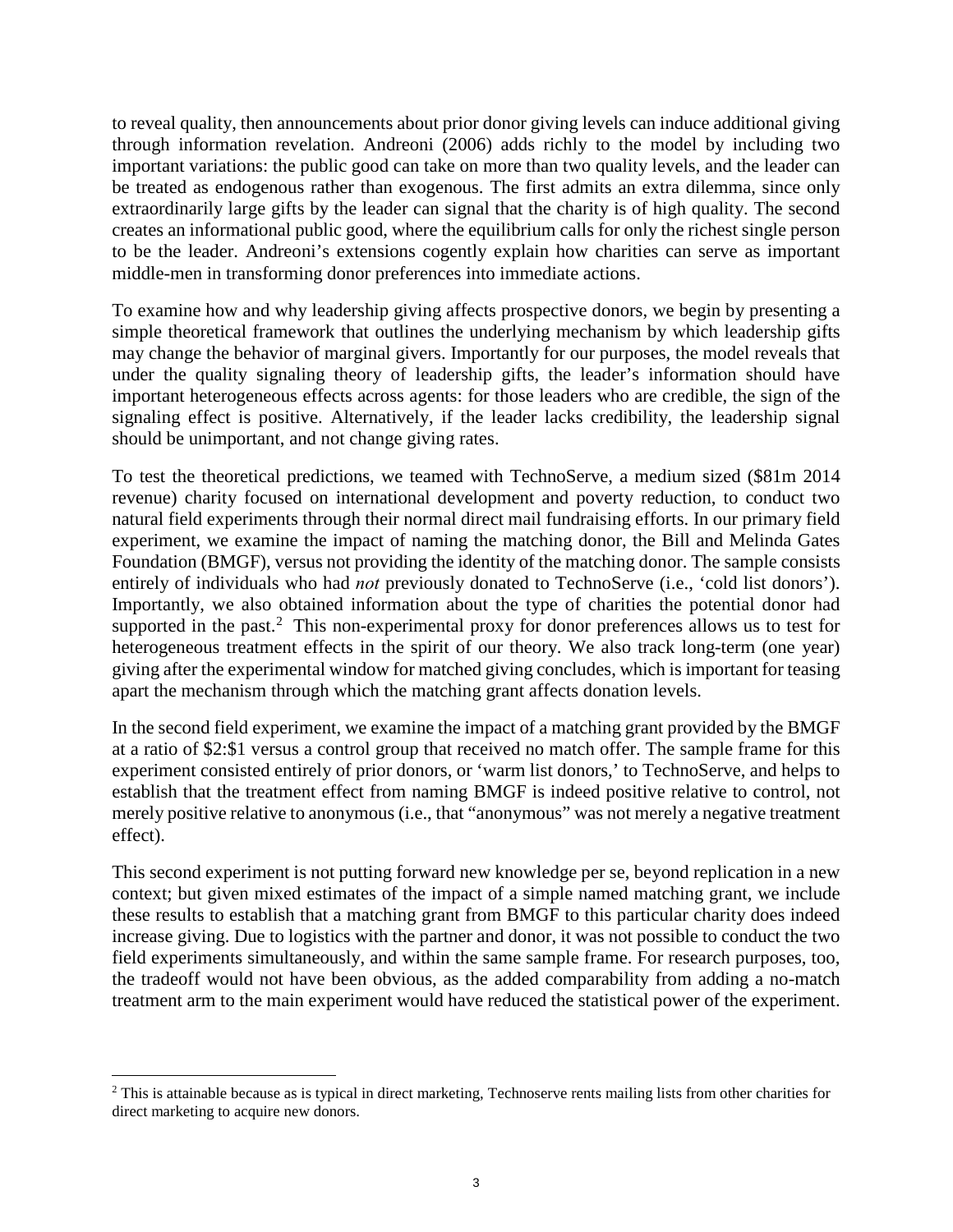In our first experiment, we find that the quality signal of naming BMGF as the source of matching funds significantly increased average revenue per solicitation by 44%, or 15 cents and increased the probability of an individual donating by 38% in the three months following the solicitation. The quality signal increased the probability of a non-prior donor giving, but did not significantly increase average gift size conditional on giving. In the second experiment, the \$3:\$1 BMGF matching grant significantly increased average revenue per solicitation by 81%, or 12 cents in the three months following the solicitation.

We also find heterogeneous effects of the quality signal: the impact on respondents who were past donors to poverty-oriented charities is roughly 3.75 times larger than on donors to other types of charities. We posit that those who have previously given to worldwide poverty issues are more likely to identify the BMGF as a large foundation dedicated to poverty alleviation (as opposed to identifying BMGF as a Microsoft corporate foundation, or lacking familiarity with it entirely; we present evidence supporting this correlation from questions we added to a representative sample of Americans in the Cooperative Congressional Election Survey (CCES) in 2012). With this knowledge about BMGF's activities, individuals are more likely to perceive the matching donation as a signal about the quality of TechnoServe, as BMGF is capable of incurring significant costs to identify worthy causes. Thus, our interpretation is that the matching donation from the BMGF has a larger average impact on the response rate and amount given because the information signaled by the BMGF gift allows donors to overcome the market failure associated with asymmetric information, and to act on their altruism.

Importantly, in both experiments we also observe donations to TechnoServe after our experimental match period (i.e., more than three months after the solicitation).<sup>[3](#page-4-0)</sup> This provides suggestive evidence to differentiate between various factors affecting giving. For example, our theory suggests that there could be two motivations to give because of the BMGF endorsement. One is the signal about the charity's quality; the second is the desire to emulate one of the richest people in the world. This vainglorious motivation would work through the same mechanisms that causes donors to give more when attractive women solicited a donation, for example see Landry et al (2006). If the BMGF endorsement enters potential donors' utility functions through this superficial, non-quality signal mechanism, and such a mechanism is only short-lived, then we should only observe a short-term change in giving. What we observe, however, is that people informed about the BMGF quality signal continue to give at higher rates well after the matching period, lending critical support to the quality signaling interpretation.

Our results have important implications for the design of fundraising campaigns, and add to a growing body of empirical literature analyzing the psychology and economics of charitable giving. In addition, the results open up the possibility that governments can mitigate inefficiently low levels of charitable giving for international development by serving as the 'lead' giver—not only through direct transfers but advertising those transfers. This insight could also be applied to resolving other market failures, such as sub-optimal consumption of environmental goods or new technologies, by encouraging governments or other large donors to send quality signals through leadership giving.

<span id="page-4-0"></span><sup>&</sup>lt;sup>3</sup> Although some post-matching period responses could plausibly be simply late returns of gifts intended for the match, we have data for 85 months after the matching period, and the post-immediate-response period giving is not heavier immediately after the initial three month matching period.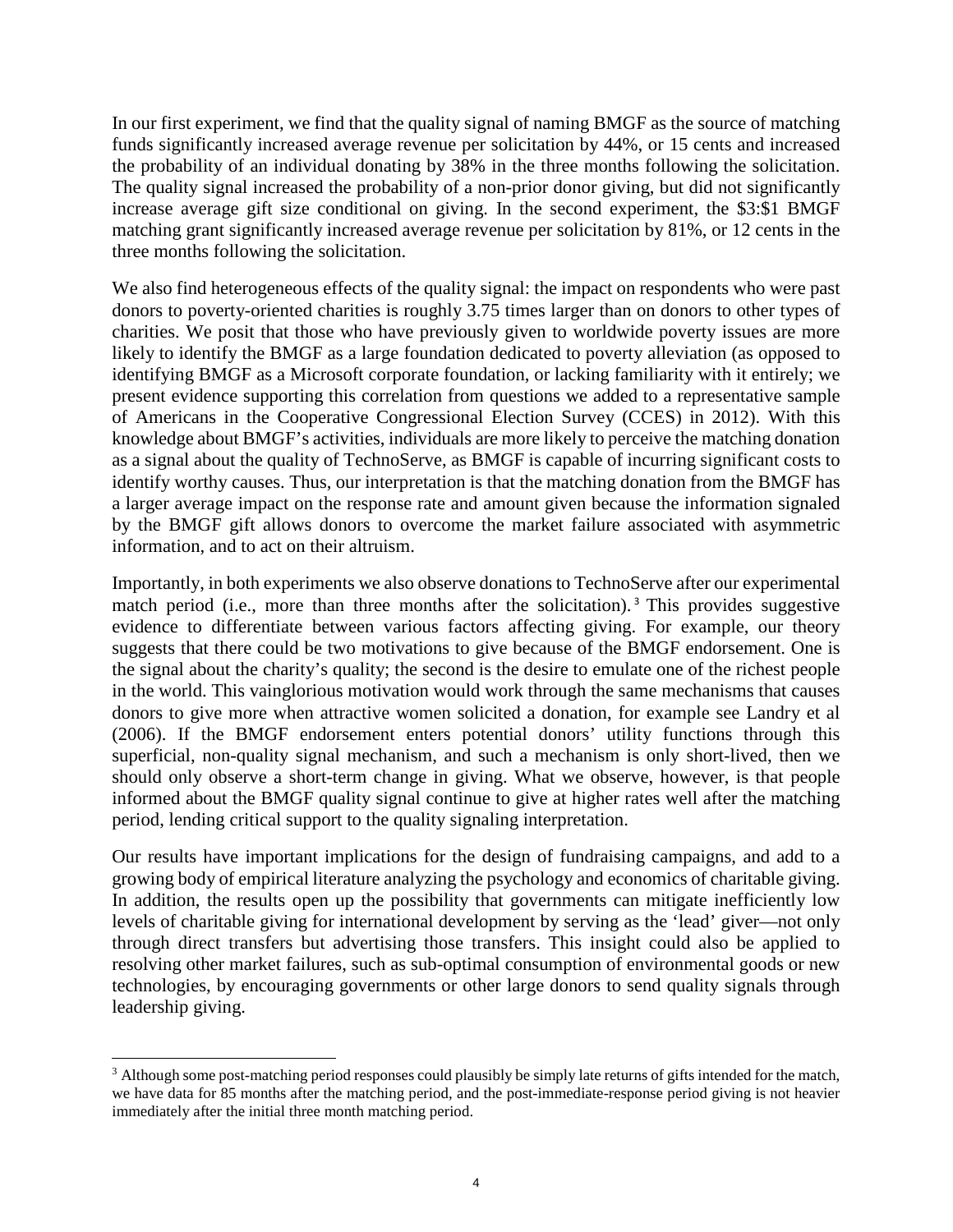The remainder of our note proceeds as follows. In Section II we describe our theoretical framework, Section III summarizes the experimental design and results, and Section IV concludes.

### **II. Theoretical Framework**

To provide a theoretical framework for interpretation of our empirical results, we present a simple theory closely following Andreoni (1989, 1990) and Landry et al.(2006, 2010). An agent  $i \in \Omega$ has utility that is additively separable into utility  $u_i$  from consuming a numeraire good,  $y_i$ , expected utility  $h_i(\bullet)$  from a public good (G), and a composite utility term,  $f_i(\bullet)$ , which is conceived of as a warm glow component. In choosing a donation level,  $b_i$ , agent *i* derives utility according to:

(1) 
$$
V_i = u_i (y_i(b_i)) + h_i(G) + f_i(b_i)
$$

l

where numeraire consumption is determined by the budget of the agent,  $y_i = w_i - b_i$ . Total public good provision is given by  $G = \sum b_i$ . We assume that  $f_i$  is concave and that  $u_i$  and  $h_i$  are (strictly) increasing and concave.

This simple set-up elucidates several facts. First, basic predictions of price changes—e.g., lowering the price of charitable giving through tax changes or matching grants, the common intuition is that people should increase demand for contributions; therefore, the donation level  $b_i$  increases, as does G.

Three decades of empirical work have been devoted to estimating the price elasticity of charitable contributions, though most of them have examined price changes induced thorough rebate mechanisms and tax codes (see the work of Feldstein 1975, Clotfelter 1985, Randolph 1995, Auten, Sieg, and Clotfelter 2002, Peloza and Steel 2005). Important experimental work has also shown the power of framing, and that price changes via matching grants might impact giving more than those operating through rebate mechanisms (Eckel and Grossman, 2003).

Beyond these price effects, however, we also expect matched gifts to influence expected utility *hi* from the public good provided by charities. As discussed in Vesterlund (2003) and Andreoni (2006), donors may be incompletely informed about the true value of the public good. A charity can thus gain credibility and increase the expected marginal utility to an agent by using mechanisms that provide credible signals of charitable quality. One such effect might come via the announcement of matching funds. Alternatively, it is possible that potential donors might perceive the matching grant as a 'marketing trick,' in which case, one would expect the match to have either no effect or a slightly negative effect on donations. [4](#page-5-0) Even if matching grants are perceived as credible, they might actually reduce donations by decreasing the marginal utility of the public good being bought. For this to happen, the reduction in marginal utility needs to outweigh the price effect resulting from the match, which depends on many factors, including the match ratio and beliefs about others' giving.

Importantly, however, one aspect of this framework that has not been explored empirically is the channel through which the match might operate. In many fund-raising campaigns, charities place

<span id="page-5-0"></span><sup>4</sup> For example, a donor may believe that the matching gift will be given regardless, and thus this is merely a 'trick' to generate more donations. Such a belief may then lead a donor not to give, if they resent this perceived manipulation.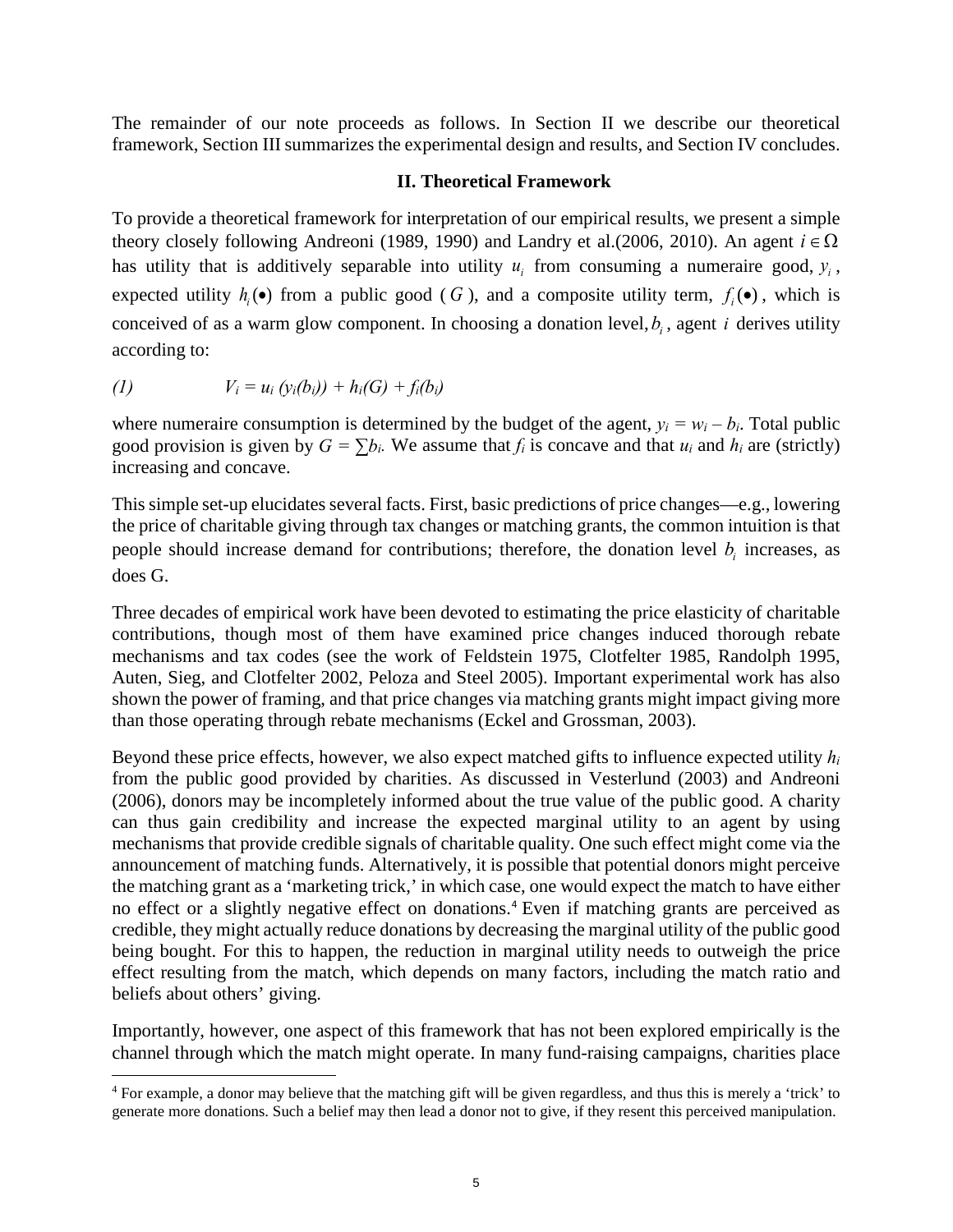importance on both participation rates and aggregate contribution levels. As such, it is important for the charity to influence the *marginal* utility of giving, i.e. the derivative of (1) with respect to  $b_i$ . The simple framework above provides two distinct channels through which the fundraiser can influence donation decisions.

First, the expected utility from the public good,  $h_i$ , can be influenced by announcing that a lead donor has come forward and is supporting the cause. Such an announcement can alter the perceived credibility of the charity (and quality of the public good), in both the short run and the long run, for prospective donors who view the announcement as credible and informative. Second, the composite utility term *fi* may depend on factors such as warm glow, or the fact that the donor wants to emulate the lead donor. The short-run nature of a "Be Like Bill and Melinda Gates" effect and long-term nature of a quality signal is a conjecture, we note, and if this assumption were false, naturally our test of long-term giving patterns would not constitute evidence for one mechanism over the other.

## *Insiders versus Outsiders*

To operationalize the idea that lead donor gifts might have heterogeneous effects, we partition the set  $\Omega$  of agents into two types: (i) individuals who have never given to a charity in sector i, and therefore have less information about such types  $(\Omega^{NG})$ , never given) and (ii) previous givers to charity types in sector *i* ( $\Omega^G$ , given):

(2) 
$$
\Omega = \Omega^{\text{NG}} \text{ union } \Omega^{\text{G}}
$$

Importantly, givers to charity sector *i* reveal either a high marginal valuation for the public good provided by such charity types, a higher realization of the composite utility term (i.e., a large warm glow or a distaste for not giving), or some combination thereof. *Ceteris paribus*, we would thus expect that such households are more likely to contribute and to provide larger donations than a non-previously-giving household when a charity from sector *i* approaches them. Furthermore,  $Ω<sup>G</sup>$ household donations should be more influenced by a credible lead donor who has an established reputation in sector *i* compared to  $\Omega^{NG}$  households. This is because such lead donors influence the expected utility  $h_i$  from the public good for  $\Omega^G$  households more so than for  $\Omega^{NG}$  households.

We thus identify two channels in which a gift from a lead donor can operate. First, the lead donor can alter the expected value of the public good via the signal of charitable quality. Second, and in contrast, the lead donor's gift can operate solely via the instantaneous realization of the composite utility term  $f_i$ : smaller donors might simply donate in the presence of a matching gift because they wish to be like the lead donor. Nike captured this sentiment well in a famous shoe commercial: "Oh, if I could be like Mike."

# *Short Run vs. Long Run*

Theory also guides our thinking on short run vs. long run effects: if the lead donor's gift provides a durable signal of charitable quality, then giving levels should increase after the announcement of the leader's donation both in the short and the long run. Alternatively, if the lead donor effect is operating purely through the composite utility term, *fi*, the effect of the lead donor will be short lived.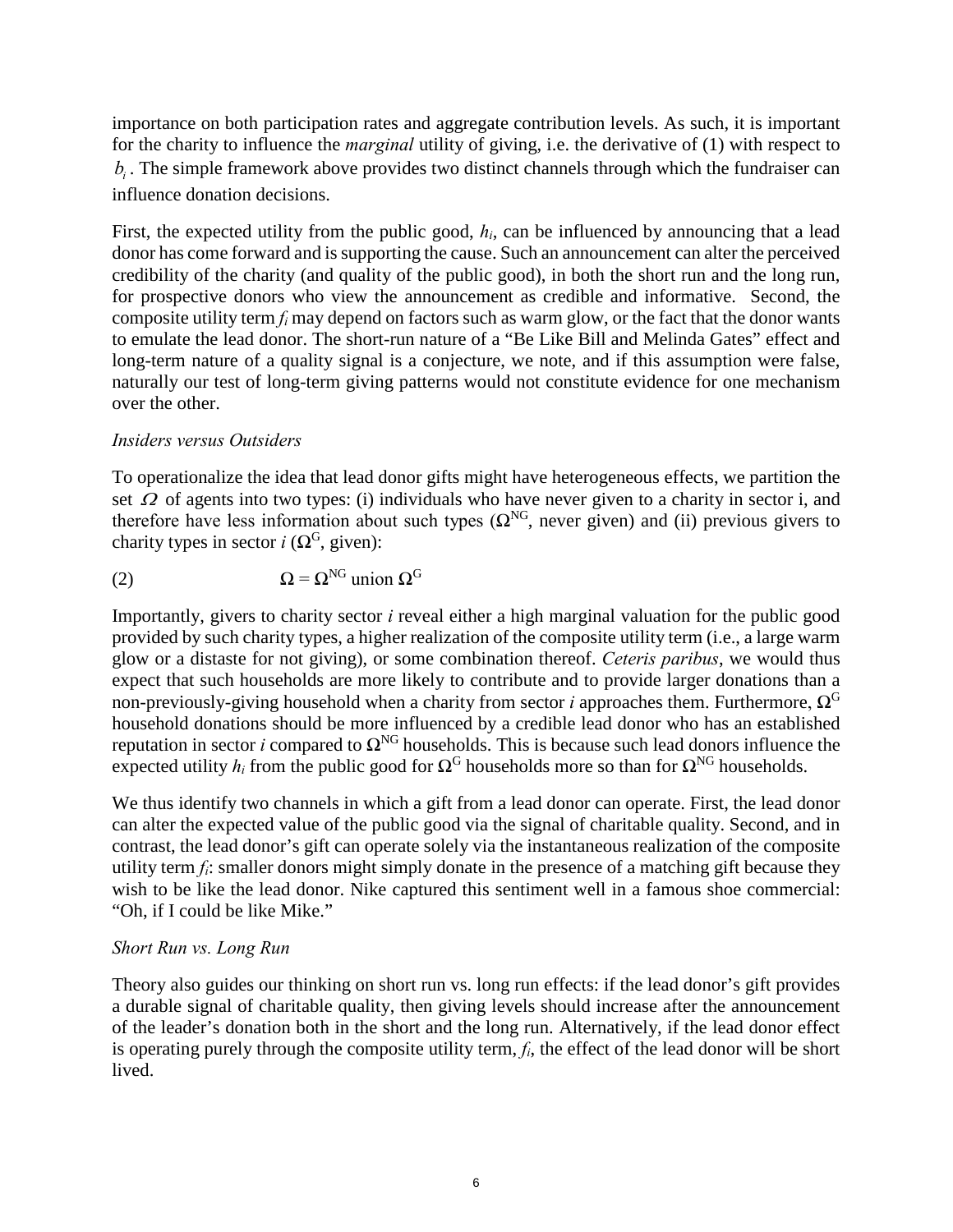As a thought experiment, consider the marginal donor who contributes to a campaign with matched donations because of his composite utility term. If such an agent is approached in a follow-up campaign without the match offer, the realization of the composite utility term would be lower. *Ceteris paribus*, we would therefore expect a weakly lower contribution from such an agent. Alternatively, if this marginal donor was attracted via the match because of the quality signal, future contributions will remain high if the quality signal is durable. We collect data both within the period when donations are matched (the short run) as well as after the matching period expires (the long run) in order to test this theory.

# **III. Experimental Motivation, Setting, and Design**

The 501(c)3 organization TechnoServe aims to raise the incomes of entrepreneurial men and women in impoverished countries by helping them to build up their businesses and farms. They serve Asia, Africa, Central America, and South America, and rely on individual contributions as well as large grants to finance their mission. BMGF is a major donor of TechnoServe, and provided the necessary matching funds for this set of field experiments.

# Experiment #1: Named Matching Grant vs. Unnamed Matching Grant, Sample Frame of Cold-List Donors

Lesser-known charities often experience difficulty in raising funds. This is commonly attributed to a lack of public awareness about the nature and quality of the work they perform. If potential donors have preferences over organizational quality, one means for lesser-known organizations to increase donations is to use quality signals to demonstrate their own credibility.

Our theoretical framework shows that quality signals can operate through information: when potential donors have information about leadership gifts to an organization, it may act as a signal of the charity's quality. However, the information content of the message critically relies on the leadership donor. We use a campaign in which half of our sample of potential donors were offered a 2:1 matching grant from a named and prestigious donor (the BMGF), and the other half were offered a 2:1 matching grant from an unnamed donor. The randomization process and distribution of the letters were carried out by a direct marketing firm hired by TechnoServe.

Our sample frame consists of a distinct pool of 61,483 prospective donors in the United States who had previously given to charities other than TechnoServe, but had not given to TechnoServe itself (i.e., they are 'cold-list donors' to TechnoServe). Since TechnoServe rented names of donors to other charities, we can identify the charity of origin (i.e., at least one other charity they have given to in the past) for all donors in our sample. We use this information to examine heterogeneity among the potential donors, assessing whether the quality signal provided by BMGF is more effective with those who have more information about poverty-oriented charities than with those who have less. Solicitation letters were mailed in December 2009 with a statement that the match was available only for a "limited time." The unstated deadline was April 2010. Responses were tracked until December 2011 initially (and reported as such in earlier working papers), and ultimately until May 2017.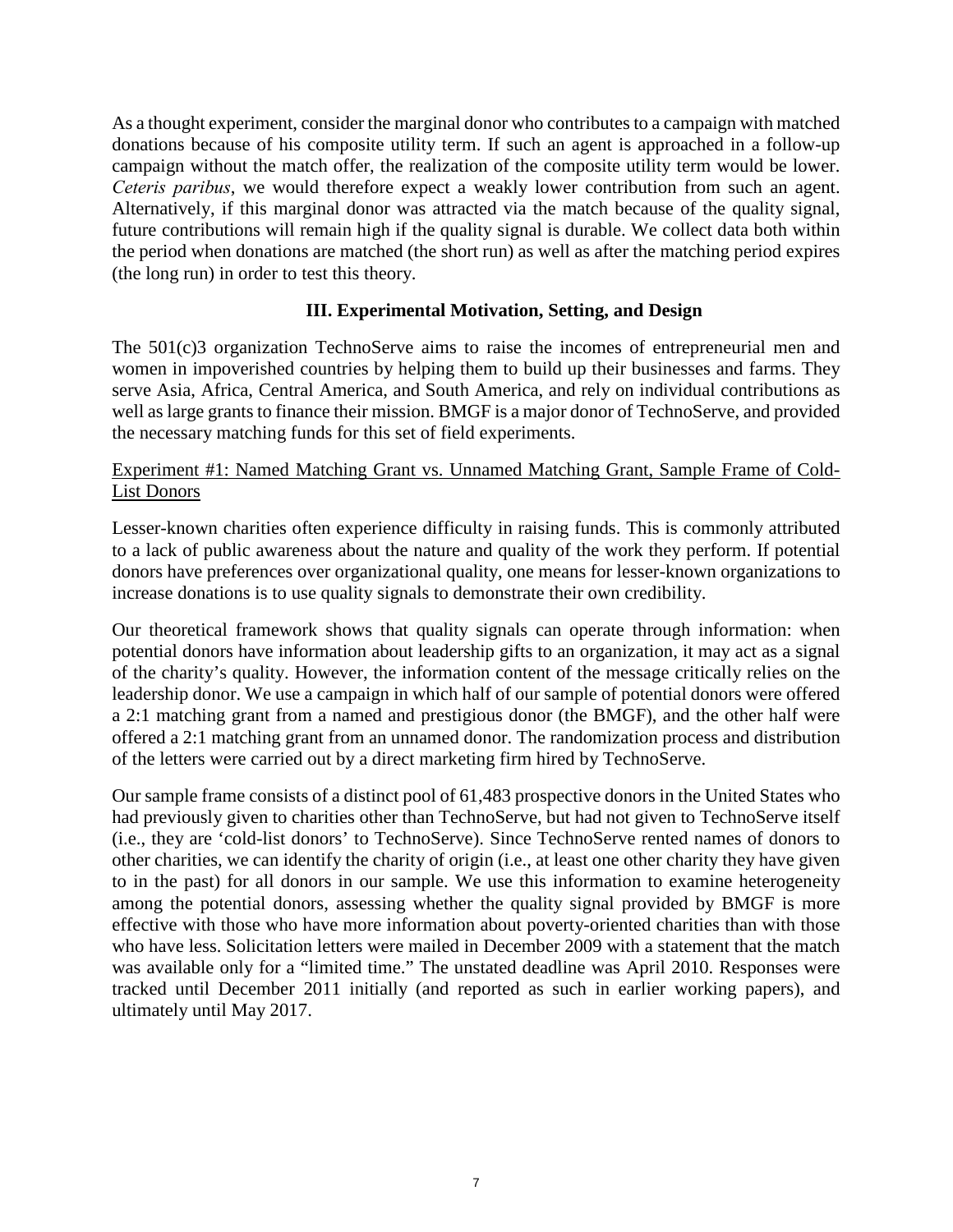We identify the charities as "poverty-oriented" if they have received prior support from BMGF.<sup>[5](#page-8-0)</sup> It is important to note that while we could not induce exogenous variation in the subjects' pretreatment donation set, our main identification assumption is that those who have given to povertyoriented charities in the past will be marginally better informed about the quality of a povertyoriented charity and the role of BMGF in this space. Preferences may also vary between these two groups of donors, but baseline comparisons allow us to infer their importance.

## Experiment #2: Matching Grant versus Non-Matching Grant, Sample Frame of "Warm-List" Donors

To establish the positive effect of a matching grant in this context, we also estimate the elasticity for donations with a matching grant compared to those without a match. As discussed above, several theories suggest that a matching grant may not generate higher giving. To wit, individuals may believe the lead donor will donate the money regardless, perceive the charity as more satiated (i.e., the marginal product for the next dollar to the public good is small), or simply shift donations inter-temporally but not increase total giving. The empirical evidence is mixed. Karlan and List (2006) finds that matching grants increase giving to a liberal politically-oriented charity, but only in states which voted more liberally in presidential elections. Meier (2007) finds matching grants increase giving in the short run but not the long run. Finally, Karlan, List, and Shafir (2011) finds that matching grants work positively for recent supporters but negatively for prior-but-not-recent supporters. This mixed evidence makes imperative the need for refinement of our theoretical understanding of the conditions under which matching grants change the donation patterns of heterogeneous groups of donors.

Our sample frame consists of 52,988 prior donors to TechnoServe (as compared to Experiment 1, which was conducted on a mailing list rented from other charities; we discuss generalizability issues in the conclusion). Solicitation letters were mailed in December 2009 with a matching deadline stated as "limited time." Responses were tracked until March 2011. Donors were randomly assigned to receive letters with or without information about the BMGF's matching grant. The randomization process and distribution of the letters were carried out by a direct marketing firm hired by TechnoServe.

# **IV. Experimental Results**

Table 1 presents the empirical results for experiment 1 (BMGF versus anonymous), including summaries of giving both during and after the match period. Tests for heterogeneity based on the source of the prospective donor's name are also included. Table 2 presents the results from the post-experimental survey, to help understand the heterogeneity reported in Table 1. Table 3 presents the empirical results for Experiment 2 (BMGF matching versus control).

 $\overline{a}$ 

<span id="page-8-0"></span><sup>5</sup> The charities are Accion (poverty-oriented, prior support from BMGF), American Indian College Fund (non-poverty, no prior support from BMGF), Drug Policy Alliance (non-poverty, no prior support from BMGF), Freedom from Hunger (poverty-oriented, prior support from BMGF), TAG: Tony and Alicia Gwynn Foundation (non-poverty, no prior support from BMGF), USA for UNHCR (non-poverty, no prior support from BMGF) and Women for Women (non-poverty, no prior support from BMGF). Information on support from BMGF was determined by accessing the publically available 990 tax records of each of the non-profit organizations.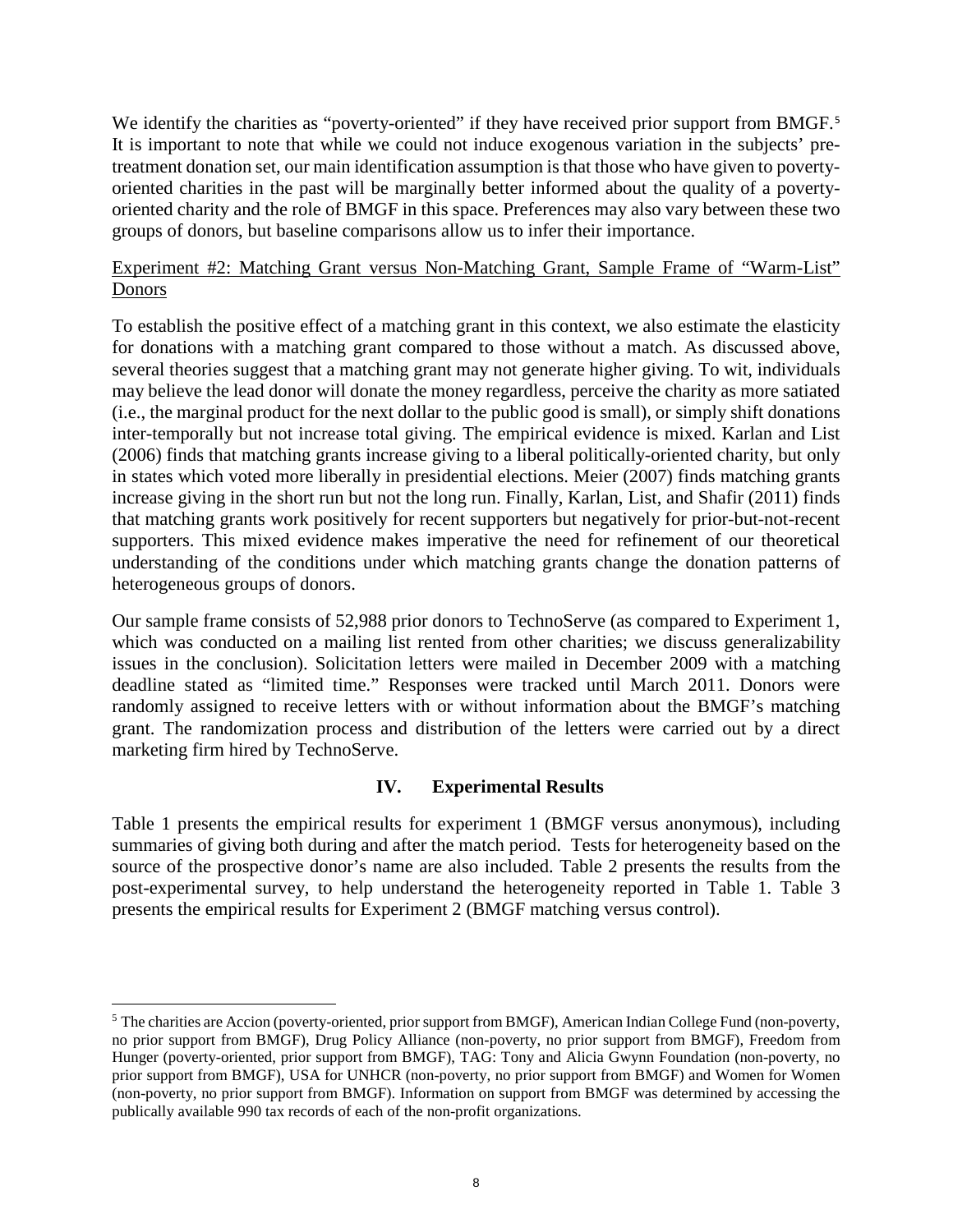Because we are analyzing data from a randomized experiment, our empirical strategy is straightforward. For both experiments, we use OLS to estimate the following specification:

$$
Y=a_0+a_1T_1+e,
$$

where Y is the dependent variable and  $T_1$  is a dichotomous variable indicating whether the respondent was exposed to the treatment. Using donation amount as the dependent variable estimates treatment effects on average revenue per solicitation. Using a binary indicator of whether the solicitee gave in any amount as the dependent variable estimates how the treatment affected the average probability of an individual giving. In order to estimate the impact of the treatment on average gift size, we restrict the sample to those who gave and use gift amount as the dependent variable; this last approach deviates from the experimental design since selection into giving may be heterogeneous with respect to wealth, or many other unobserved factors.

Table 1 presents the results from the primary experiment, and shows that solicitations which named BMGF as the matching donor were much more effective than solicitations that did not name the matching donor. In this case, the named leadership gift increased average revenue per solicitation by \$0.15, from \$0.34 to \$0.49, or 44% (p-value of difference  $= 0.003$ ) in the first three months (i.e., the matching grant period). Note that for both treatment and control, the mailers were profitable in the full time period observed (cost of \$0.48 per letter generated on average \$2.41 per treatment letter and \$1.65 per control letter). The naming treatment also increased the probability of an individual giving: the naming gift increased giving rates by 0.31 percentage points (from 0.8% to 1.1%, p-value of difference =  $0.003$ ).

Interestingly, the treatment effect did not dissipate after the initial three month period. This result provides support to the hypothesis that leadership gifts increase individual giving due to the durable quality signal that they provide: the giving rate in the long-run also increases from 0.5% to 0.7% (p-value of difference  $= 0.017$ ), and the increase in average gift unconditional on giving from \$1.31 to \$1.92 is also supportive but not significant statistically (p-value of difference  $=$  $0.12$ ).

Given the unique nature of our data, we can dig deeper into this result by focusing more closely on the types of donors who responded to the announcement that BMGF provided the matched funding. Columns 4 and 5 in Table 1 report the differential treatment effect based on the source of the prospective donor. We use OLS to estimate the following specification, examining heterogeneity by donor type:

$$
Y = a_0 + a_1 T_1 + a_2 P^* T_1 + a_3 P + e,
$$

where  $T_1$  is a dichotomous variable indicating whether or not an individual was exposed to the quality signal and P is a binary variable indicating whether the individual previously gave to one of the "poverty-oriented" charities.

For the binary outcome of whether the solicitee donates any amount, previous donors to povertyrelated organizations are 0.41 percentage points (p-value  $= 0.026$ ) more responsive to the naming of the BMGF than non-poverty donors. This result is consistent with the hypothesis that the BMGF name acts as a quality signal for those donors who understand the size and importance of the BMGF in the field of international development. In fact, we find no BMGF-naming effect for donors whose names we received from non-poverty related charities. Although one should be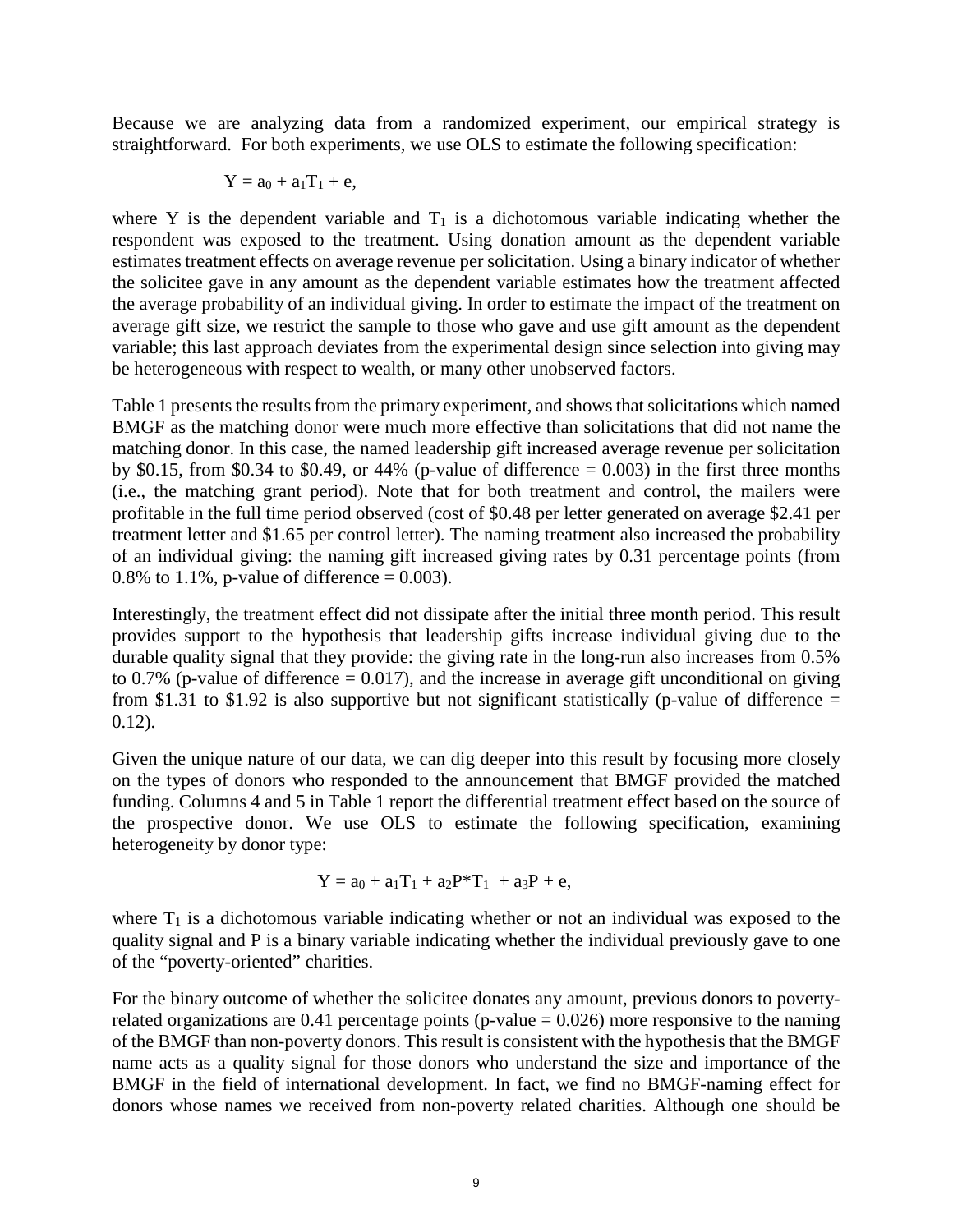cautious when interpreting these data because previous donation patterns could proxy for other constructs, the results are consistent with the notion that there is a large signaling effect for donors who understand that BMGF is a major player in this area.

To examine whether in fact "having given to a poverty charity" is likely an indication of familiarity with the BMGF, we added questions to the 2012 Cooperative Congressional Election Study (CCES)<sup>[6](#page-10-0)</sup>, a nationally representative survey of U.S. adults. In our 10-question CCES module (see Appendix 1), 1,000 respondents were asked about their donations to charity in the past year and their familiarity with and impression of the BMGF. Specifically, we examine two key questions:

- 1. "Next, we want to know how familiar you are with the activities of the Bill and Melinda Gates Foundation. On a scale of 1 to 3, how familiar are you with what they support? (a) I am not familiar with what they do. (b) I can name the causes they support, but not any organizations. (c) I can name both causes and organizations they support."
- 2. "Next, we want to know what your impression is of the Bill and Melinda Gates Foundation. (a) Very unfavorable (b) Unfavorable (c) Average (d) Favorable (e) Very favorable (f) Unknown / I have no impression."

For the first question, due to low response  $(n=25)$  for the answer (c), we combined (b) and (c) for the empirical analysis, and as such use a binary variable equal to one for Familiar with Type of Causes BMGF Supports. For the second question, we have low response with unfavorable impressions (6.62%), and are more interested with this as a second measure of familiarity rather than their judgment; as such, we use the binary outcome equal to one if the respondent has any impression of BMGF.

Table 2 presents these survey results broken down by donor type. Overall, these CCES survey results support our conjecture that those who give to poverty charities are also more familiar with the BMGF. Column 6 shows that donors to a poverty-oriented charity were 15.2 percentage points more likely than non-donors to be familiar with the causes (p-value of difference=0.000) the BMGF supports, and 11.9 percentage points more likely to have an opinion of the BMGF's activities (p=0.000).

Column 10 then compares the difference-in-difference between poverty charities and religious charities: is the familiarity differential for those who support poverty charities versus do not support poverty charities more than the same differential for religious charities? We find that for familiarity with causes, the difference-in-difference is statistically significant (p=0.003) but for having an impression of the BMGF, we cannot reject the null  $(p=0.229)$ . We believe in net this supports the argument that those who give to poverty charities are indeed more familiar with BMGF, and thus through the lens of our model more likely to see their actions as a signal of quality.

This heterogeneity helps argue against a potential alternative hypothesis: perhaps merely naming anyone, rather than stating the match as anonymous, sends the quality signal. If this were the case, then we would observe a positive treatment effect from those we are arguing are less familiar with poverty charities. Since we find a null effect for those who gave to religious charities, not the

<span id="page-10-0"></span><sup>6</sup> The CCES, administered by YouGov Polimetrix, uses a matched random sample technique. The survey is stratified on voter registration status, state size, and competitiveness of congressional districts. Registered voters are oversampled.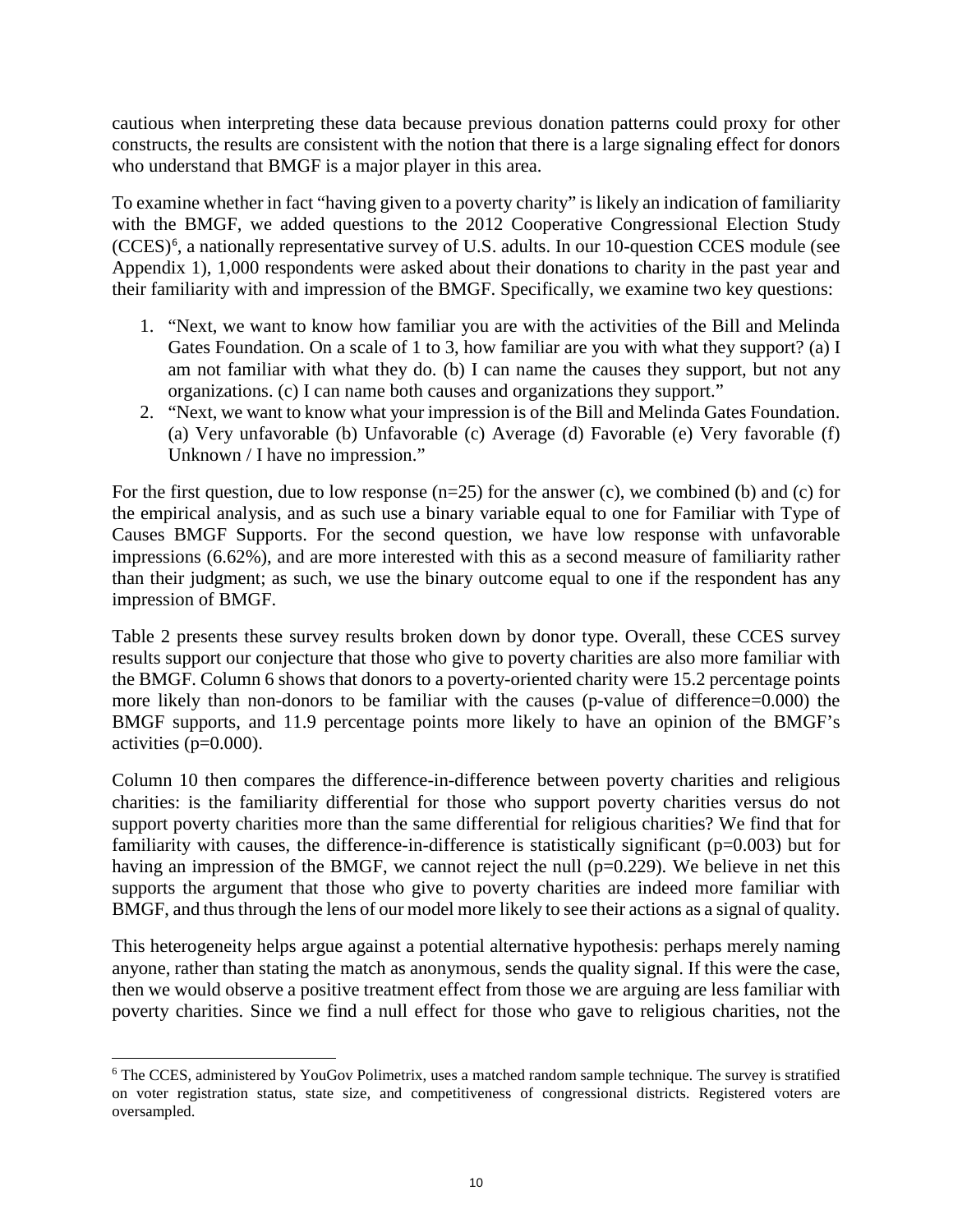poverty charity sample, we believe this suggests that the name itself matters, not merely the act of naming someone.

Lastly, we present results from the second experiment, to test whether a BMGF-named matching grant generates a positive treatment effect. Our aim is to address the concern that perhaps a BMGFnamed matching grant did not raise more money relative to no match, but rather the "anonymous" treatment effect is negative, relative to a no match treatment. As it was not viable to include a pure control in the first experiment, the second experiment provides evidence to support this assertion, that the BMGF match has a positive treatment effect relative to no mention of a match. The charitable fundraising literature on lead gifts also supports the claim that matching grants typically do raise more funds (Karlan and List 2006), although exceptions exist (Karlan, List, and Shafir 2011). The response rates for the BMGF-named match in experiment two do differ considerably from the response rates for the BMGF-named match in experiment one, thus highlighting that there are important differences generated by the different timing, sample frame, material, and content of the mailers. We do not have any hypothesis, however, about how those factors may change the treatment effect of the BMGF match.

We present these results in Table 3. Panel A of Table 3 shows that the announcement of a matching grant from BMGF was effective at increasing donations from warm list (prior) donors during the matching period. We find that average revenue per solicitation was \$0.12 higher among respondents who received the treatment mailer (\$0.28) than among those who received the control (\$0.15), an increase of 81%. Note that, unlike the first experiment, this mailer was not profitable for either treatment or control (cost of \$0.82 per letter, generated \$0.640 per treatment letter and \$0.288 per control letter). Naturally, the longer-run may yield different cost-benefit results from the charity's perspective. Our empirical results indicate that the match increased the likelihood of an individual giving by 0.4 percentage points, an increase of 80% from 0.5% to 0.9%. Interestingly, the match did not increase gift size among those who gave (\$30.75 in treatment compared to \$30.48 in control) - its effect was simply to increase the probability of giving.

The long term results also produced similar results as in the primary experiment. Panel B of Table 3 shows that those who received the treatment were more likely to give again, after the matching period ended: the likelihood of a repeat gift increases from 0.24% among the control group to 0.46% among the treated group (p-value of difference  $= 0.000$ ), and the average future gift unconditional on giving increases from \$0.07 to \$0.22 (p-value of difference  $= 0.208$ ). These results reinforce the idea that the matched grant does not affect individual giving through the price mechanism, nor by inspiring a desire to emulate the BMGF, but rather through a quality signal that retains its value after the initial direct marketing solicitation and generates a more loyal donor.

# **V. Conclusion**

We report results from two natural field experiments that explore techniques to enhance flows of resources to private charities supporting poverty reduction in developing countries. Much controversy remains about aid effectiveness, and such debates may cause doubt, and thus inaction, for potential donors. Quality signals may alleviate some of these concerns, thus raising more money for developing countries causes. Our results are thus important for donor policies regarding the funding of poverty reduction programs in developing countries.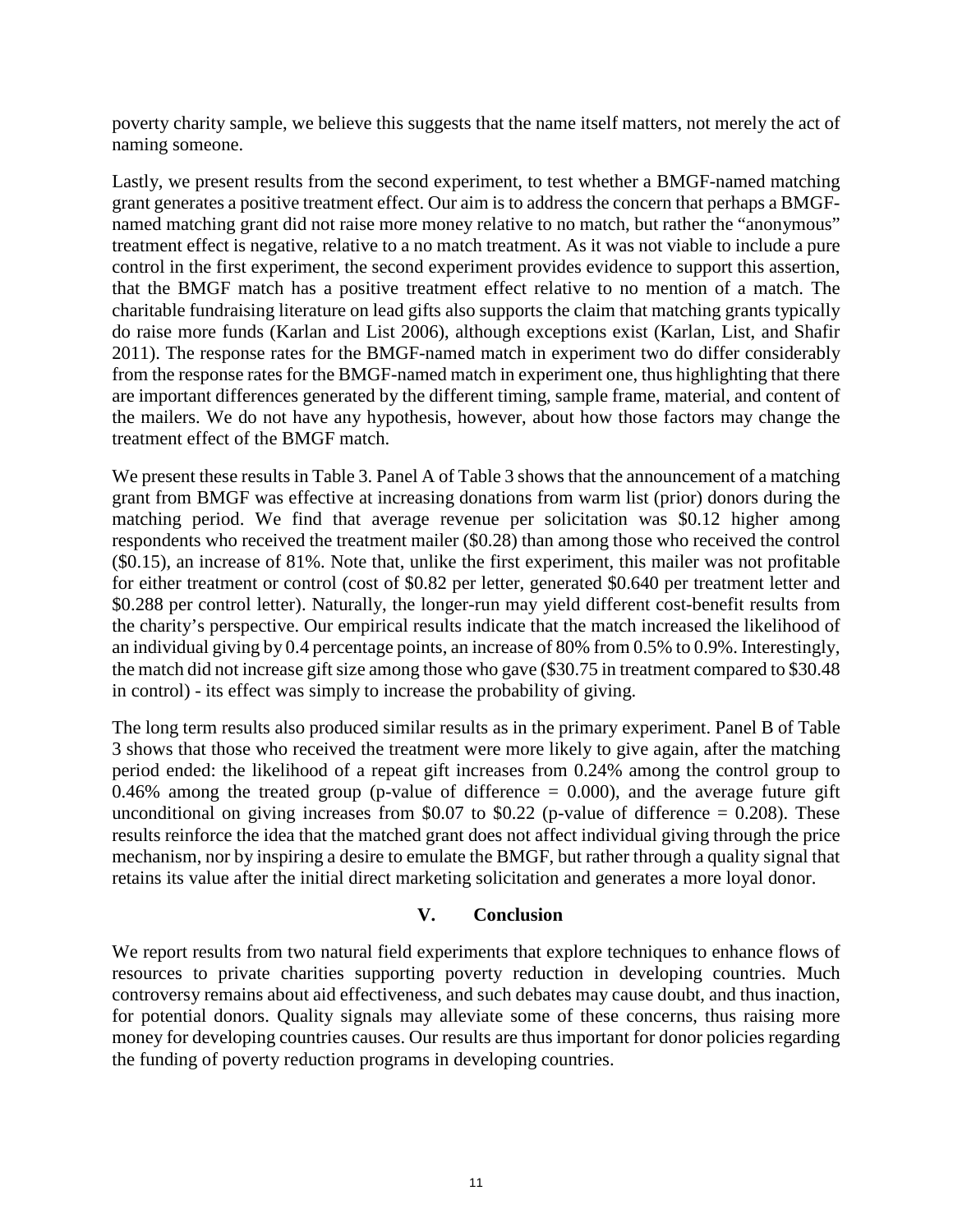We find that lead donors can considerably help lesser-known charities achieve their fundraising goals simply by announcing their gifts and by matching other people's gifts with their own money. Indeed, through this signaling of charity quality, large donors such as the BMGF can multiply their own gifts several times over—both during the matching period and well beyond—and attract new donors to their cause. Naturally the long-term results are not dispositive with respect to mechanism; for example, a "foot-in-the-door" effect also predicts that an effective short-run approach will lead to higher long-term giving as well (Freedman and Fraser 1966). For practitioners, this result is important in that securing a donor pyramid is one of the most important problems facing any charity. The fact that quality signaling can work to enhance both the size of gifts and the number of donors should be of great interest to this community.

More broadly, this study begins to uncover why leadership gifts are effective in motivating other people to donate money to causes supported by leaders. Economists have only recently begun to explore insights pertaining to why people give, why they remain committed to causes, and what induces them to donate additional amounts. This study advances our understanding of these topics by going beyond the short-run substitution effects observed in most previous fund-raising field experiments to generate evidence on the temporal profile of gifts across different charities over time. In doing so, the theory can be more cleanly tested, and alternative hypotheses more neatly organized.

Further work is needed, however, to understand how different factors, such as the activity of the charity, the identity of the leader (in terms of its quality and connection to solicitees), and the presentation of the leader should be incorporated, or not, into models of giving in order to make them more robust. Likewise, from the donors' perspective, are there cheaper methods of signaling quality? For example, what if the BMGF simply made a media push naming specific charities that they consider the best? Why signal to donors through this matching grant mechanism? Furthermore, although the literature has clearly learned a great deal from static exercises, the true potential of field experimentation will not be reaped until we provide a deeper understanding of the dynamic issues that many of our theoretical models are built to describe.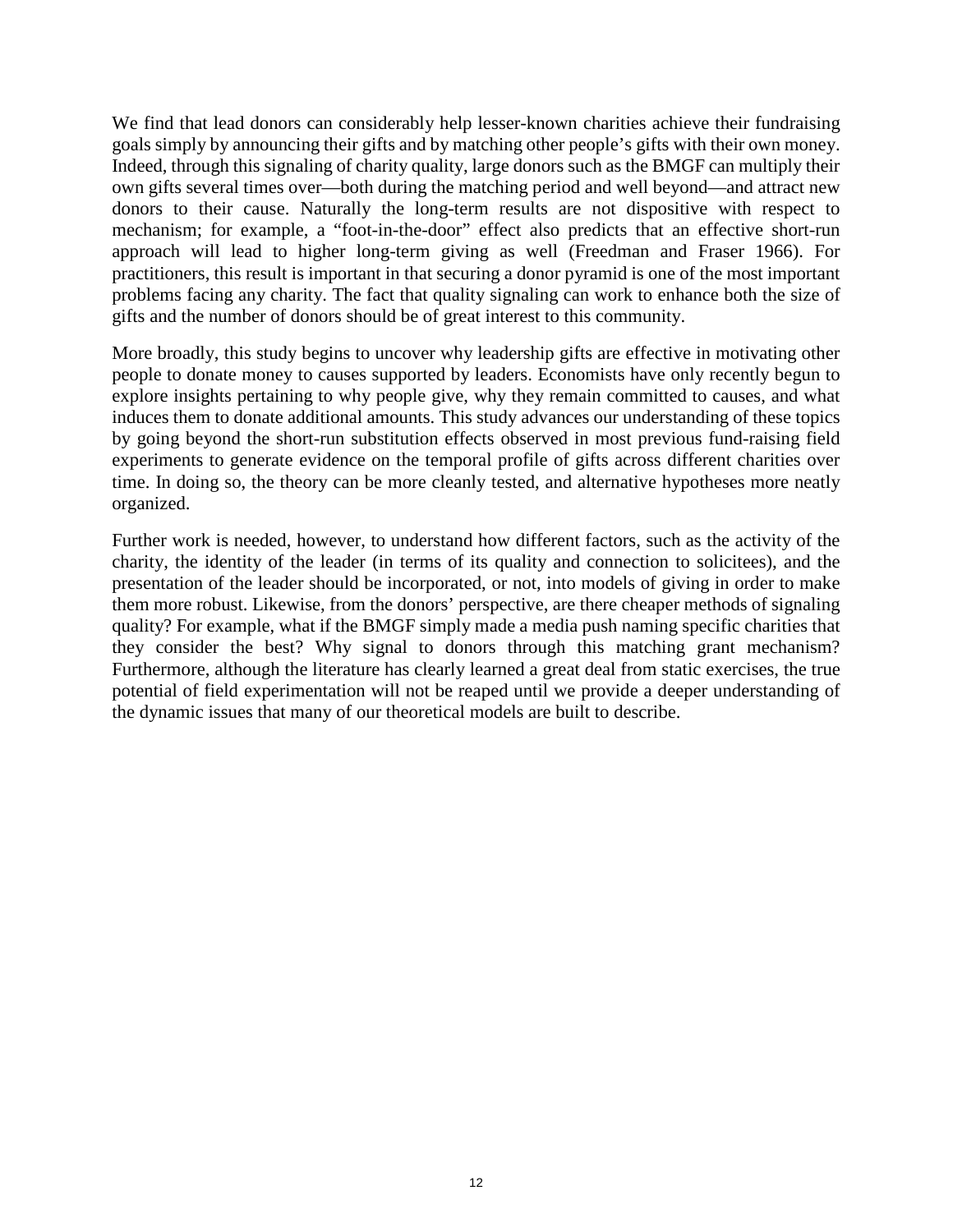### References

- Andreoni, James. 1989. "Giving with Impure Altruism: Applications to Charity and Ricardian Equivalence." *The Journal of Political Economy*, 1447–58.
- ———. 1990. "Impure Altruism and Donations to Public Goods: A Theory of Warm-Glow Giving." *The Economic Journal* 100 (401): 464–77.
- ———. 2006. "Leadership Giving in Charitable Fund-Raising." *Journal of Public Economic Theory* 8 (1): 1–22.
- Auten, Gerald E, Holger Sieg, and Charles T Clotfelter. 2002. "Charitable Giving, Income, and Taxes: An Analysis of Panel Data." *The American Economic Review* 92 (1): 371–82.
- Clotfelter, Charles T. 1985. "The Effect of Tax Simplification on Educational and Charitable Organizations." In , 187–221.
- "Cooperative Congressional Election Study." n.d. The Institute for Quantitative Social Science at Harvard University. http://projects.iq.harvard.edu/cces.
- Eckel, Catherine C, and Philip J Grossman. 2003. "Rebate versus Matching: Does How We Subsidize Charitable Contributions Matter?" *Journal of Public Economics* 87 (3): 681– 701.
- Feldstein, Martin. 1975. "The Income Tax and Charitable Contributions: Part II-The Impact on Religious, Educational and Other Organizations." *National Tax Journal* 28 (2): 209–26.
- Freedman, Jonathan L., and Scott C. Fraser. 1966. "Compliance without Pressure: The Foot-inthe-Door Technique." *Journal of Personality and Social Psychology* 4 (2): 195–202. doi:10.1037/h0023552.
- Hermalin, Benjamin E. 1998. "Toward an Economic Theory of Leadership: Leading by Example." *American Economic Review*, 1188–1206.
- Karlan, Dean, and John A List. 2006. "Does Price Matter in Charitable Giving? Evidence from a Large-Scale Natural Field Experiment." National Bureau of Economic Research.
- Karlan, Dean, John A. List, and Eldar Shafir. 2011. "Small Matches and Charitable Giving: Evidence from a Natural Field Experiment." *Journal of Public Economics*, Charitable Giving and Fundraising Special Issue, 95 (5–6): 344–50. doi:10.1016/j.jpubeco.2010.11.024.
- Karlan, Dean, and Margaret A. McConnell. 2014. "Hey Look at Me: The Effect of Giving Circles on Giving." *Journal of Economic Behavior & Organization* forthcoming. http://www.nber.org/papers/w17737.
- Landry, Craig E, Andreas Lange, John A List, Michael K Price, and Nicholas G Rupp. 2006. "Toward an Understanding of the Economics of Charity: Evidence from a Field Experiment." *The Quarterly Journal of Economics* 121 (2): 747–82.
- ———. 2010. "Is a Donor in Hand Better than Two in the Bush? Evidence from a Natural Field Experiment." *American Economic Review* 100 (3): 958–83.
- List, John A. 2011. "The Market for Charitable Giving." *The Journal of Economic Perspectives* 25 (2): 157–80.
- List, John A, and David Lucking-Reiley. 2002. "The Effects of Seed Money and Refunds on Charitable Giving: Experimental Evidence from a University Capital Campaign." *Journal of Political Economy* 110 (1): 215–33.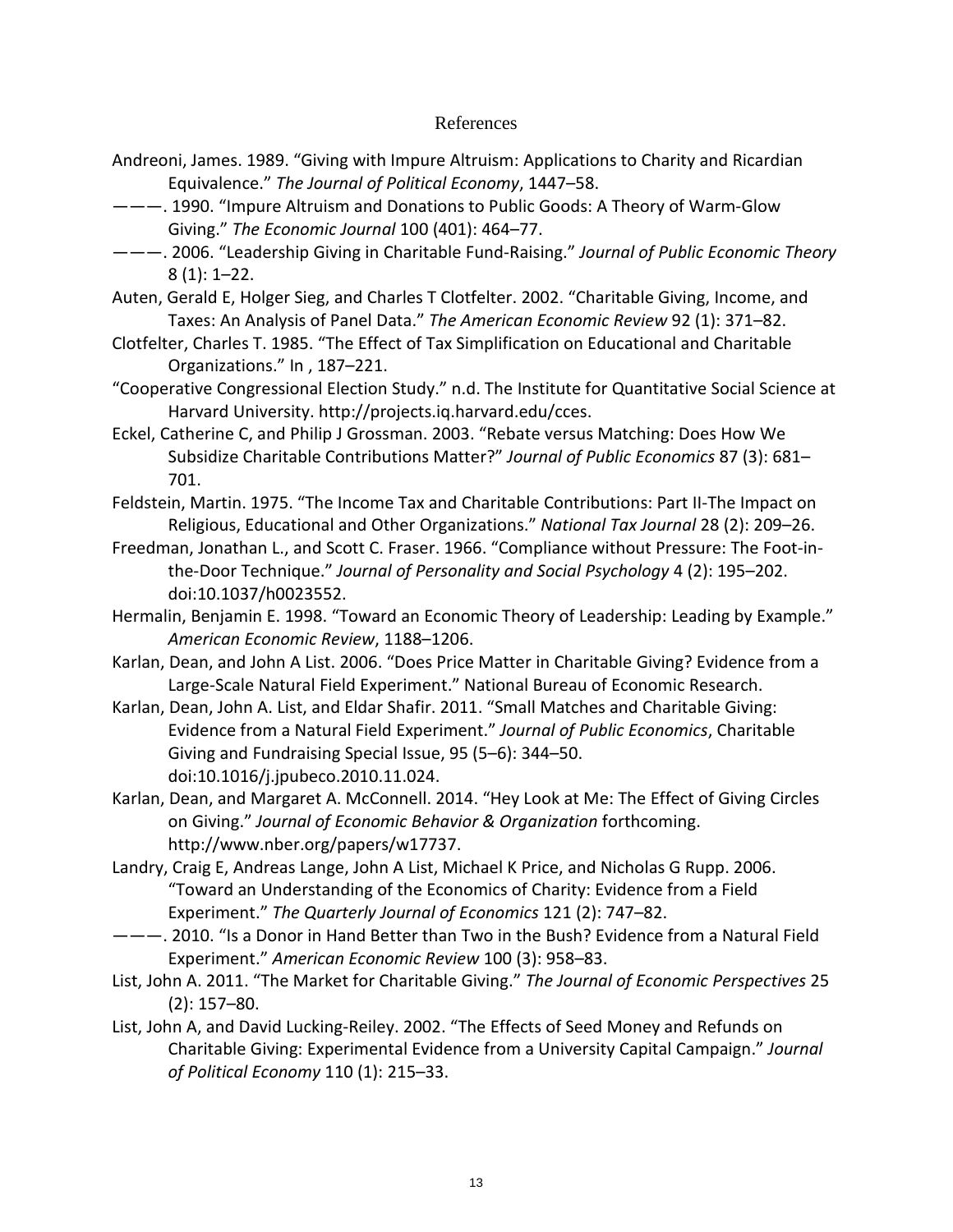- Meier, Stephan. 2007. "Do Subsidies Increase Charitable Giving in the Long Run? Matching Donations in a Field Experiment." *Journal of the European Economic Association* 5 (6): 1203–22.
- Peloza, John, and Piers Steel. 2005. "The Price Elasticities of Charitable Contributions: A Meta-Analysis." *Journal of Public Policy & Marketing*, 260–72.
- Randolph, William C. 1995. "Dynamic Income, Progressive Taxes, and the Timing of Charitable Contributions." *Journal of Political Economy*, 709–38.
- Vesterlund, Lise. 2003. "The Informational Value of Sequential Fundraising." *Journal of Public Economics* 87 (3): 627–57.

.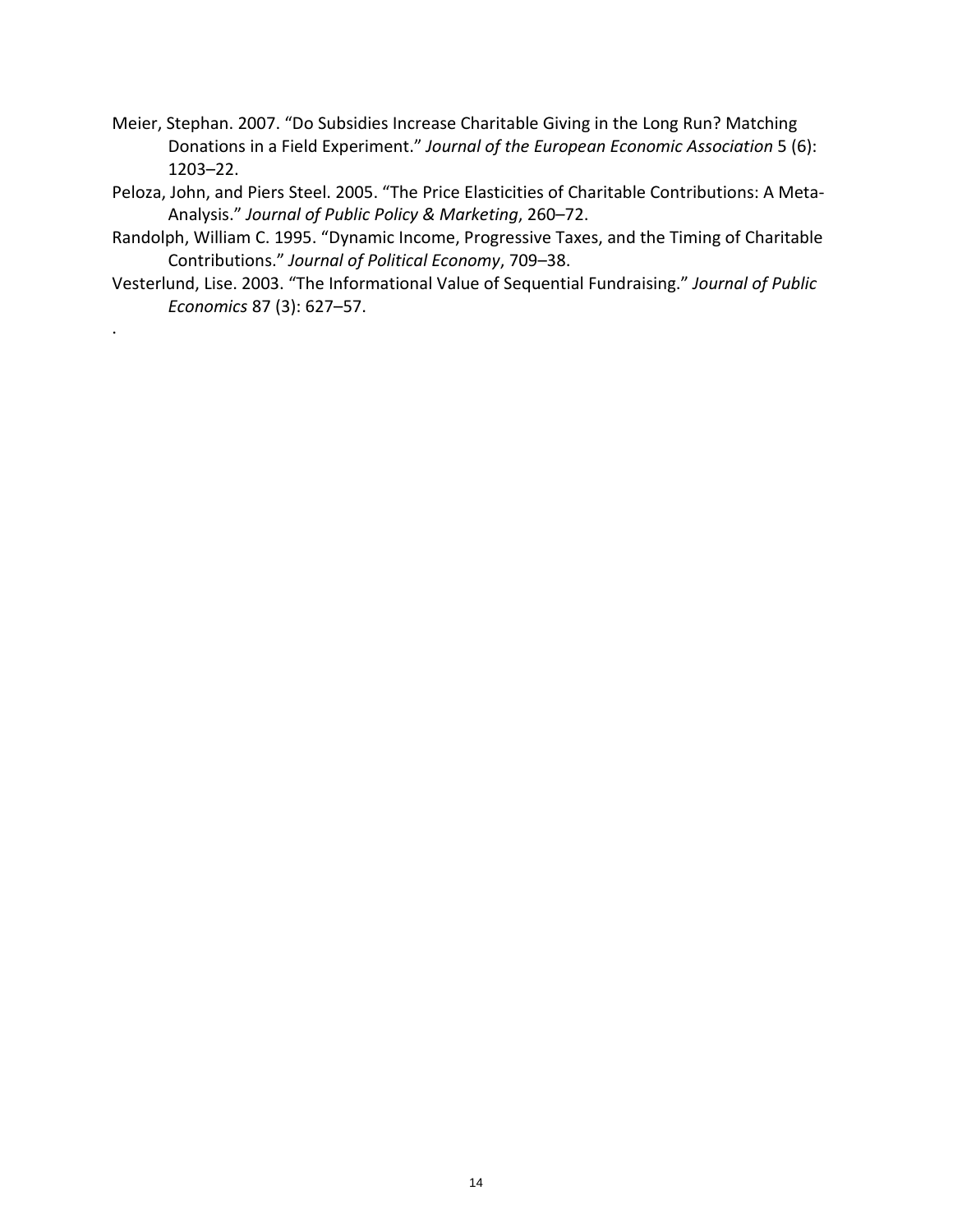YAL371 *Special instructions: None.*

Have you donated money to charity in the past year?

1 Yes 2 No

YAL372 *Special instructions: Only ask if* YAL371==1 ("yes")*.* 

How much did you donate in the past 12 months to charity?

YAL373 *Special instructions: Only ask if* YAL371==1 ("yes")*.* 

Have you donated to any religious-based charity, for example a church or place of worship?

1 Yes 2 No

YAL374 *Special instructions: Only ask if* YAL373==1 ("yes")*.* 

How much did you donate to religious-based charity in the past 12 months?

#### YAL375

*Special instructions: Only ask if* YAL371==1 ("yes")*.* 

Have you donated to any charity doing work internationally on poverty?

1 Yes 2 No

#### YAL376

*Special instructions: Only ask if* YAL375==1 ("yes")*.* 

How much did you donate to charities doing work internationally on poverty in the past 12 months?

#### YAL377

*Special instructions: None.*

Next, we want to know how familiar you are with the activities of the Bill and Melinda Gates Foundation. On a scale of 1 to 3, how familiar are you with what they support?

1 I am not familiar with what they do.

2 I can name the causes they support, but not any organizations.

3 I can name both causes and organizations they support.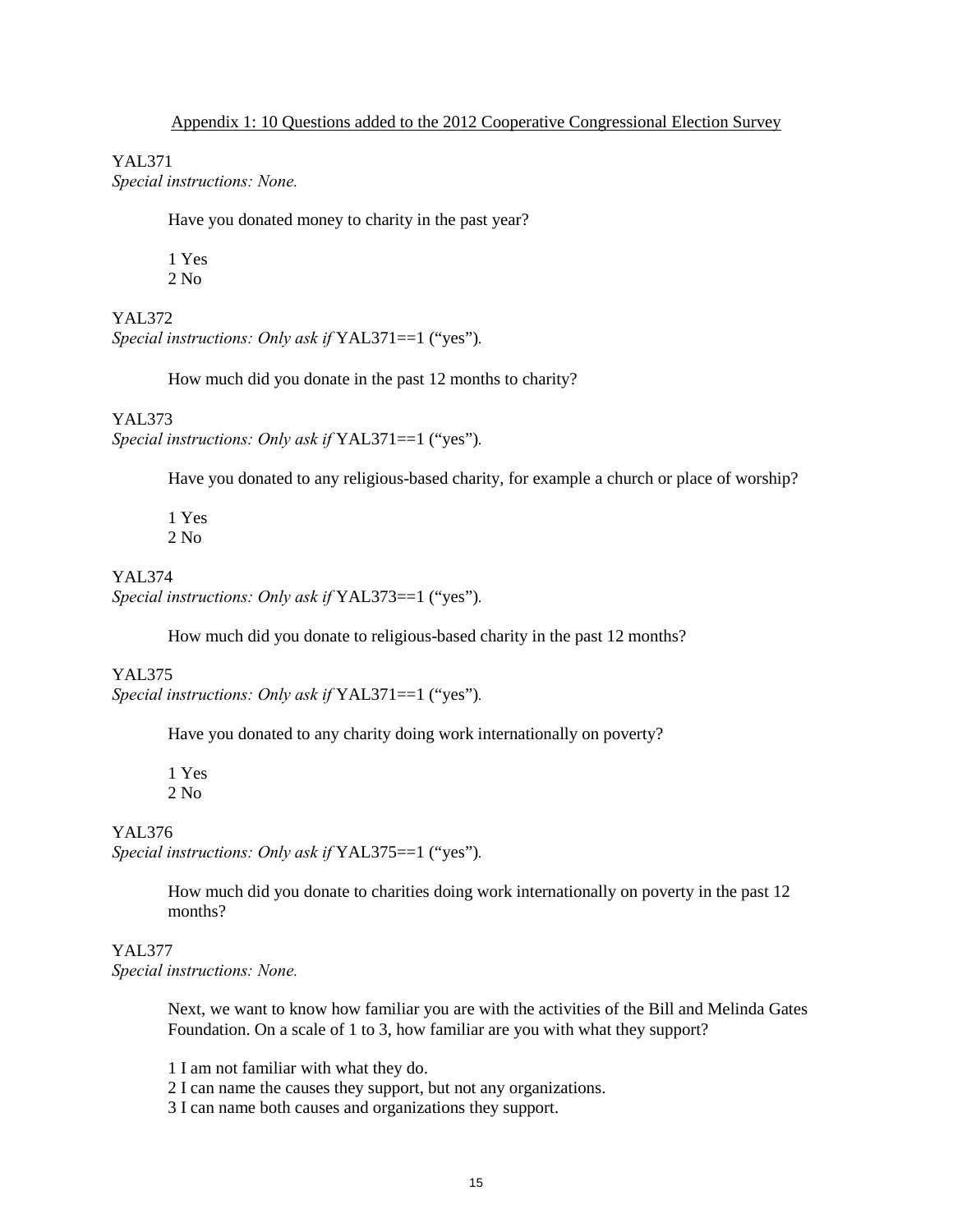#### YAL378

*Special instructions: Only ask if* YAL377==2 OR 3*. (Do not ask if* YAL377==1 ["I have no idea."].*).* 

Please name up to 3 of the main causes that you believe they support.

#### YAL379

*Special instructions: Only ask if* YAL377== 3*. (Do not ask if* YAL377==1 OR 2.*).* 

Please name up to 3 of the organizations that you believe they support.

## YAL377a *Special instructions: None.*

Next, we want to know what your impression is of the Bill and Melinda Gates Foundation.

1 Very unfavorable 2 Unfavorable 3 Average 4 Favorable 5 Very favorable 6 Unknown / I have no impression.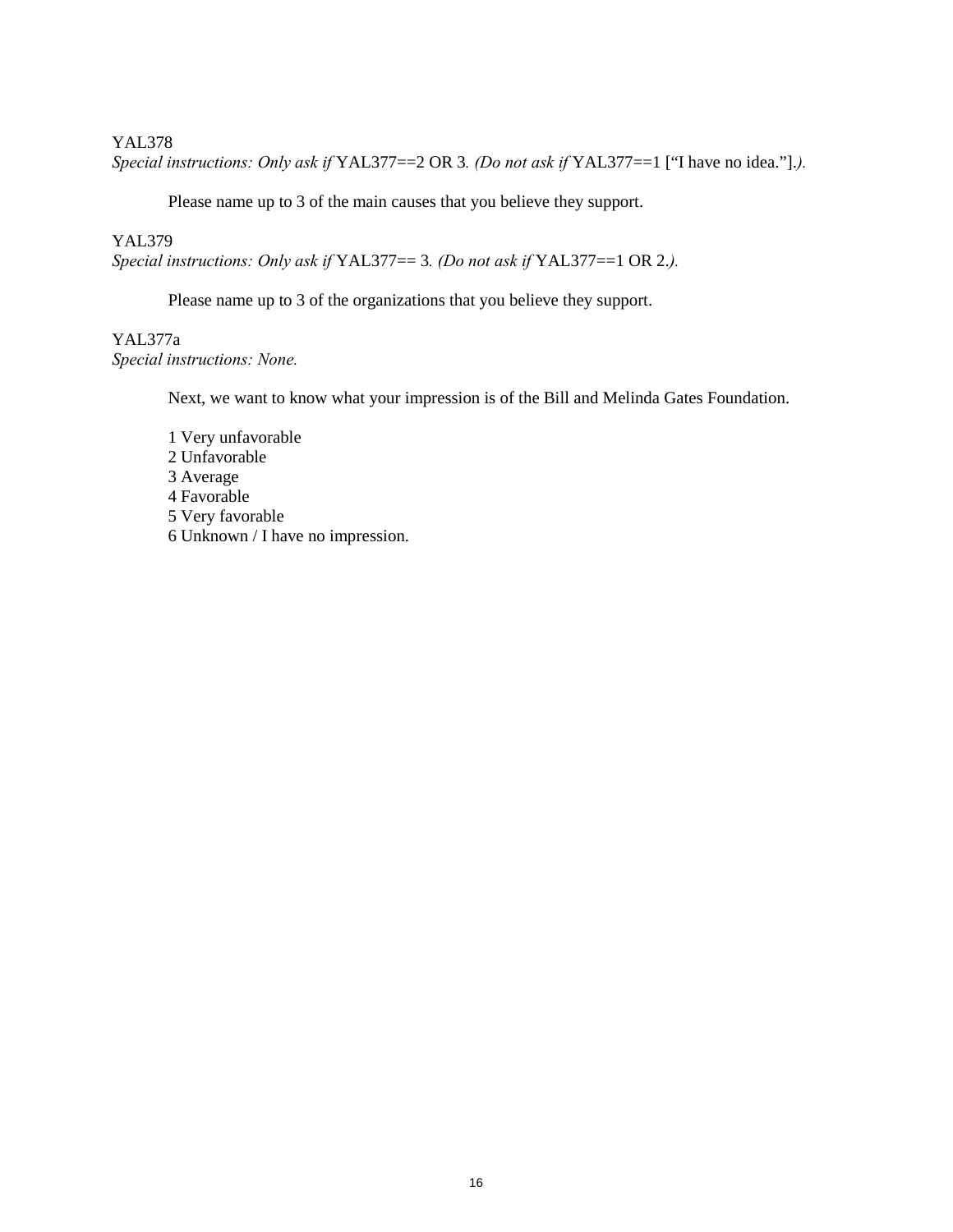|                                                                              | Mean Comparisons of Treatment and Control<br>Mean (SD) |                       |                                                | OLS Results for Heterogeneous Treatment Effects<br>Coefficient (SE) |                                                                    |  |  |
|------------------------------------------------------------------------------|--------------------------------------------------------|-----------------------|------------------------------------------------|---------------------------------------------------------------------|--------------------------------------------------------------------|--|--|
|                                                                              | Treatment:<br><b>BMGF Named</b>                        | Control:<br>Anonymous | P-value from t-test<br>Treatment vs<br>Control | BMGF Named Match Treatment Treatment X Prospect's name<br>Effect    | Interaction term: BMGF<br>acquired from poverty-related<br>charity |  |  |
| Panel A: Immediate Response (December 2009 to March 2010)                    |                                                        |                       |                                                |                                                                     |                                                                    |  |  |
| Donated (1/0)                                                                | 0.011                                                  | 0.008                 | 0.003                                          | 0.001                                                               | $0.004**$                                                          |  |  |
|                                                                              | (0.103)                                                | (0.091)               |                                                | (0.001)                                                             | (0.002)                                                            |  |  |
| Amount Given, Unconditional on Giving                                        | 0.491                                                  | 0.340                 | 0.003                                          | 0.072                                                               | $0.300**$                                                          |  |  |
|                                                                              | (7.128)                                                | (5.234)               |                                                | (0.057)                                                             | (0.119)                                                            |  |  |
| Amount Given, Conditional on Giving                                          | 45.860                                                 | 40.536                | 0.162                                          | 2.019                                                               | 12.000                                                             |  |  |
|                                                                              | (51.704)                                               | (40.506)              |                                                | (4.595)                                                             | (7.920)                                                            |  |  |
| Number of donations made                                                     | 0.013                                                  | 0.011                 | 0.019                                          | 0.001                                                               | $0.007***$                                                         |  |  |
|                                                                              | (0.138)                                                | (0.130)               |                                                | (0.001)                                                             | (0.002)                                                            |  |  |
| Number of households                                                         | 30731                                                  | 30735                 |                                                | 61466                                                               |                                                                    |  |  |
| Number of donations                                                          | 402                                                    | 324                   |                                                | 726                                                                 |                                                                    |  |  |
| Panel B: Long-Run Response (April 2010 to May 2017)                          |                                                        |                       |                                                |                                                                     |                                                                    |  |  |
| Donated (1/0)                                                                | 0.007                                                  | 0.005                 | 0.017                                          | 0.001                                                               | $0.003*$                                                           |  |  |
|                                                                              | (0.081)                                                | (0.072)               |                                                | (0.001)                                                             | (0.001)                                                            |  |  |
| Amount Given, Unconditional on Giving                                        | 1.917                                                  | 1.308                 | 0.118                                          | 0.440                                                               | 0.647                                                              |  |  |
|                                                                              | (44.560)                                               | (51.835)              |                                                | (0.499)                                                             | (0.695)                                                            |  |  |
| Amount Given, Conditional on Giving                                          | 290.158                                                | 254.342               | 0.571                                          | 37.566                                                              | 10.956                                                             |  |  |
|                                                                              | (466.927)                                              | (679.130)             |                                                | (84.811)                                                            | (103.053)                                                          |  |  |
| Number of donations made                                                     | 0.032                                                  | 0.026                 | 0.188                                          | 0.000                                                               | $0.021**$                                                          |  |  |
|                                                                              | (0.547)                                                | (0.563)               |                                                | (0.005)                                                             | (0.009)                                                            |  |  |
| Number of households                                                         | 30731                                                  | 30735                 |                                                | 61466                                                               |                                                                    |  |  |
| Number of donations                                                          | 978                                                    | 797                   |                                                | 1775                                                                |                                                                    |  |  |
| Panel C: Combined Immediate and Long-Run Response (December 2009 - May 2017) |                                                        |                       |                                                |                                                                     |                                                                    |  |  |
| Amount Given, Unconditional on Giving                                        | 2.408                                                  | 1.648                 | 0.069                                          | 0.512                                                               | 0.948                                                              |  |  |
|                                                                              | (49.501)                                               | (54.048)              |                                                | (0.532)                                                             | (0.764)                                                            |  |  |
| Amount Given, Conditional on Giving                                          | 224.894                                                | 196.296               | 0.495                                          | 26.234                                                              | 18.107                                                             |  |  |
|                                                                              | (423.533)                                              | (557.660)             |                                                | (55.366)                                                            | (70.148)                                                           |  |  |
| Number of donations made                                                     | 0.045                                                  | 0.036                 | 0.103                                          | 0.001                                                               | $0.028***$                                                         |  |  |
|                                                                              | (0.636)                                                | (0.647)               |                                                | (0.006)                                                             | (0.011)                                                            |  |  |
| Number of households                                                         | 30731                                                  | 30735                 |                                                |                                                                     | 61466                                                              |  |  |

#### **Table 1: Experiment #1, Matching Grant From Bill and Melinda Gates Foundation versus from Anonymous Donor Mean (Standard Deviation) and OLS Sample Frame: Non-Prior Donors to Organization**

Notes: We identify charities as "poverty-oriented" if they have received prior support from BMGF. These charities include Accion and Freedom from Hunger. Non-poverty charities are American Indian College Fund, Drug Policy Alliance, TAG: Tony and Alicia Gwynn Foundation, USA for UNHCR, and Women for Women. Information on support from BMGF was determined by accessing the publically available 990 tax records of each of the non-profit organizations. Orthogonality test for source of name, from regression of assignment to treatment on indicator variable for source of donor: F-test = 0.11, p-value = 0.9998. OLS regressions in Columns 4 and 5 include a control for poverty-related charity and robust standard errors. \*\*\*, \*\*, and \* indicate statistical signifance at 99%, 95%, and 90%, respectively.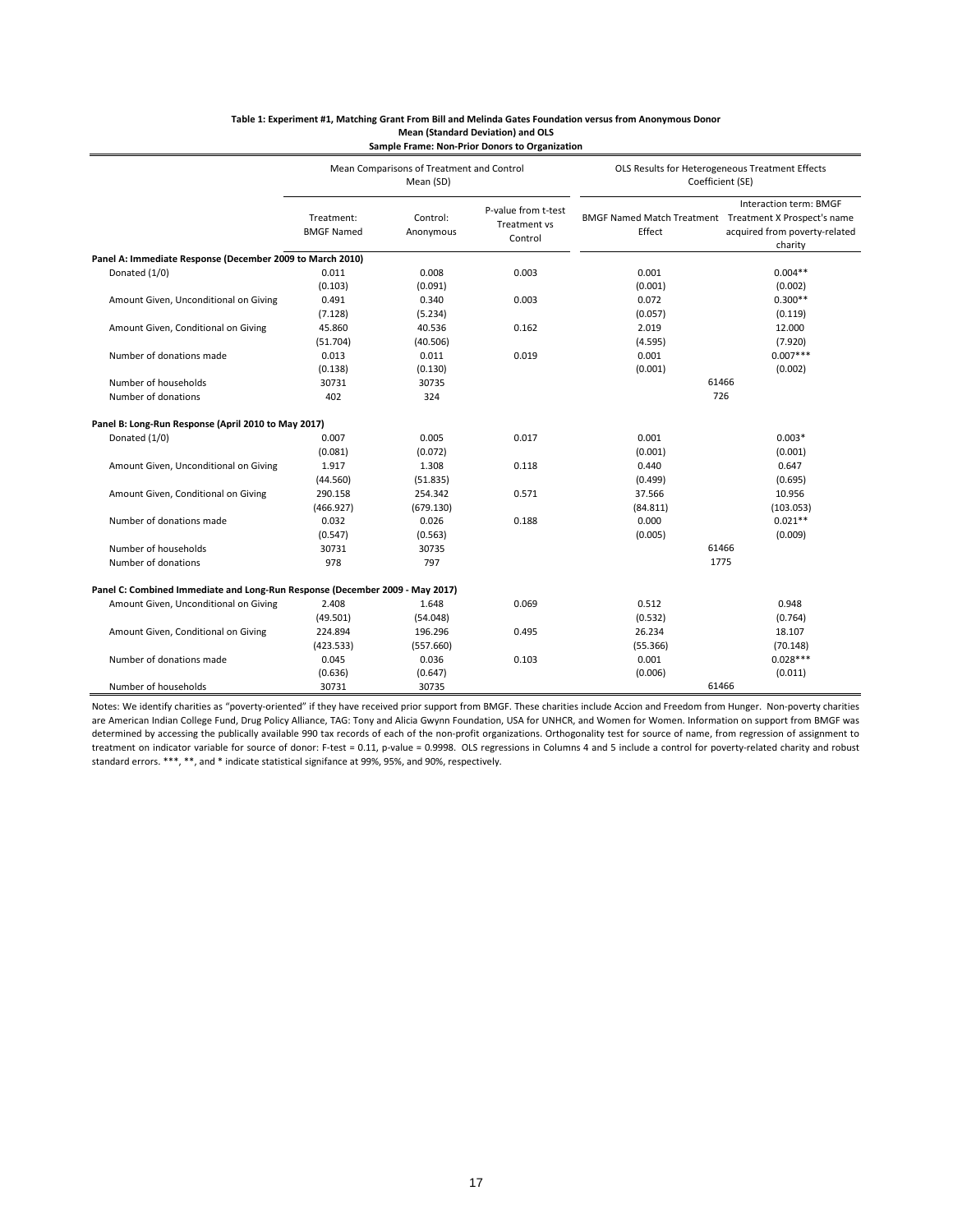#### Table 2: CCES Survey Results on Familiarity with Bill and Melinda Gates Foundation, by Donor Type Means and Standard Errors

|                                                       |                  |                  | $\cdots$              |                  |                  |                | . .              |                   |                  |                                                                                                |
|-------------------------------------------------------|------------------|------------------|-----------------------|------------------|------------------|----------------|------------------|-------------------|------------------|------------------------------------------------------------------------------------------------|
|                                                       |                  | Any charity      |                       |                  | Poverty charity  |                |                  | Religious charity |                  |                                                                                                |
|                                                       | Donor            | Non Donor        | Difference            | Donor            | Non Donor        | Difference     | Donor            | Non Donor         | Difference       | F-test (p-value) of equality of<br>Poverty Charity and Religious<br><b>Charity Differences</b> |
|                                                       |                  | (2)              | (3)                   | (4)              | (5)              | (6)            | (7)              | (8)               | (9)              | (10)                                                                                           |
| Proportion Familiar with type of causes BMGF supports | 0.361<br>(0.018) | 0.191<br>(0.023) | $0.170***$<br>(0.031) | 0.431<br>(0.034) | 0.279<br>(0.016) | $0.152***$     | 0.327<br>(0.024) | 0.297<br>(0.019)  | 0.029<br>(0.030) | 8.670<br>(0.003)                                                                               |
| Number of Observations                                | 692              | 304              | 996                   | 209              | 779              | (0.036)<br>988 | 395              | 599               | 994              | 985                                                                                            |
| Proportion with Any Impression of BMGF                | 0.643            | 0.401            | $0.241***$            | 0.663            | 0.544            | $0.119***$     | 0.605            | 0.543             | $0.062*$         | 1.45                                                                                           |
|                                                       | (0.018)          | (0.028)          | (0.033)               | (0.033)          | (0.018)          | (0.038)        | (0.025)          | (0.020)           | (0.032)          | (0.229)                                                                                        |
| Number of Observations                                | 691              | 304              | 995                   | 208              | 779              | 987            | 395              | 598               | 993              | 984                                                                                            |
|                                                       |                  |                  |                       |                  |                  |                |                  |                   |                  |                                                                                                |

#### Donor Type (Response to "Have You Donated to X" Question on Survey)

These data come from questions added to the Cooperative Congressional Election Study (CCES) for 1,000 observations. Column 10 reports the results from two linear probability model regressions, predicting "Familiar with typ BMGF supports" and "Any Impression of BMGF", with two binary dependent variables (has given to poverty charity, and has given to religious charity). The column then reports the F-test and p-value for the equality of the co dependent variables. "Poverty charity" refers to a charity doing work internationally on poverty. "Religious charity" refers to, e.g., a church or house of worship. When asked to report their familiarity with what the BMGF three options: (a) unfamiliar, (b) could name the causes supported by BMGF but not any organizations (n=283), and (c) could name both the causes and organizations supported by BMGF (n=25). Due to the small size of the thir (b) and (c) here, to create a binary variable for familiarity. For the second question, respondent's impression of the BMGE, respondents who recorded an opinion (very unfavorable, unfavorable, average, favorable, or very f answering "Unknown/I have no impression" are counted as having "Any Impression of BMGF". There were between 2 and 11 missing values for different questions. Two observations were dropped because they reported 100,000,000 i donations to charity, using a digit sequence that appeared fake (i.e., 123456789). These two respondents also provided seemingly fabricated numbers for amount donated to faith-based and/or poverty-oriented charities. Stand parentheses. \*\*\*, \*\*, and \* indicate statistical signifance at 99%, 95%, and 90%, respectively.